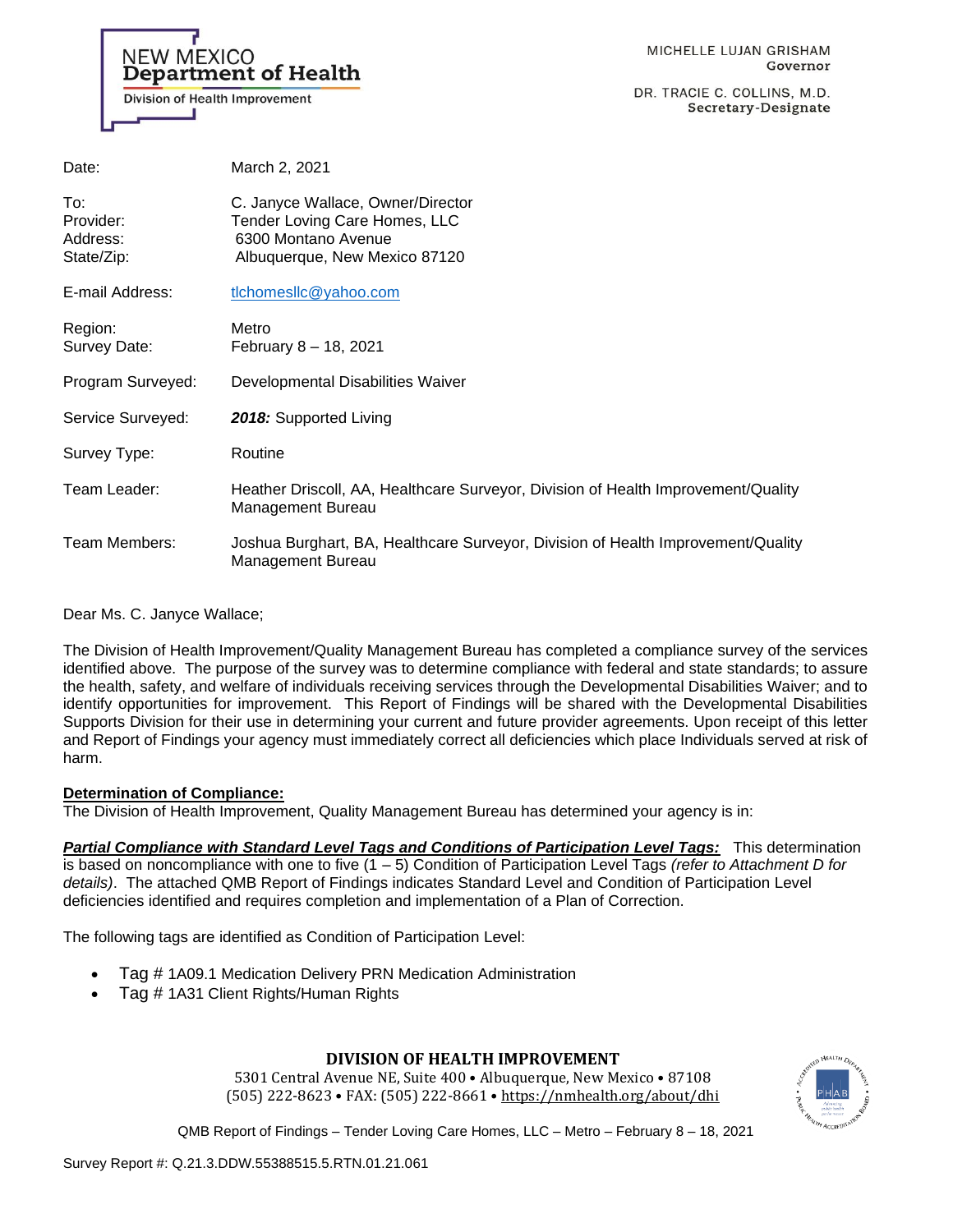The following tags are identified as Standard Level:

• Tag # 1A32.1 Administrative Case File: Individual Service Plan Implementation *(Not Completed at Frequency)*

## **Plan of Correction:**

The attached Report of Findings identifies the deficiencies found during your agency's on-site compliance review. You are required to complete and implement a Plan of Correction. Your agency has a total of 45 business days (10 business days to submit your POC for approval and 35 days to implement your *approved* Plan of Correction) from the receipt of this letter.

You were provided information during the exit meeting portion of your on-site survey. Please refer to this information (Attachment A) for specific instruction on completing your Plan of Correction. At a minimum your Plan of Correction should address the following for each Tag cited:

## **Corrective Action for Current Citation**:

• How is the deficiency going to be corrected? (i.e. obtained documents, retrain staff, individuals and/or staff no longer in service, void/adjusts completed, etc.) This can be specific to each deficiency cited or if possible an overall correction, i.e. all documents will be requested and filed as appropriate.

#### **On-going Quality Assurance/Quality Improvement Processes:**

- What is going to be done on an ongoing basis? (i.e. file reviews, etc.)
- How many individuals is this going to effect? (i.e. percentage of individuals reviewed, number of files reviewed, etc.)
- How often will this be completed? (i.e. weekly, monthly, quarterly, etc.)
- Who is responsible? (responsible position within your agency)
- What steps will be taken if issues are found? (i.e. retraining, requesting documents, filing RORA, etc.)
- How is this integrated in your agency's QIS, QI Committee reviews and annual report?

#### **Submission of your Plan of Correction:**

Please submit your agency's Plan of Correction in the available space on the two right-hand columns of the Report of Findings. *(See attachment "A" for additional guidance in completing the Plan of Correction)*.

Within 10 business days of receipt of this letter your agency Plan of Correction must be submitted to the parties below:

- **1. Quality Management Bureau, Attention: Monica Valdez, Plan of Correction Coordinator in any of the following ways:**
	- a. Electronically at [MonicaE.Valdez@state.nm.us](mailto:MonicaE.Valdez@state.nm.us) *(preferred method)*
	- b. Fax to 505-222-8661, or
	- c. Mail to POC Coordinator, 5301 Central Ave NE Suite 400, Albuquerque, New Mexico 87108

#### **2. Developmental Disabilities Supports Division Regional Office for region of service surveyed**

Upon notification from QMB that your *Plan of Correction has been approved*, you must implement all remedies and corrective actions to come into compliance. If your Plan of Correction is denied, you must resubmit a revised plan as soon as possible for approval, as your POC approval and all remedies must be completed within 45 business days of the receipt of this letter.

Failure to submit your POC within the allotted 10 business days or complete and implement your Plan of Correction within the total 45 business days allowed may result in the imposition of a \$200 per day Civil Monetary Penalty until it is received, completed and/or implemented.

#### **Billing Deficiencies:**

If you have deficiencies noted in this report of findings under the *Service Domain: Medicaid Billing/Reimbursement*, you must complete a "Void/Adjust" claim or remit the identified overpayment via a check within 30 calendar days of the date of this letter to HSD/OIG/PIU, *though this is not the preferred method of payment*. If you choose to pay via check,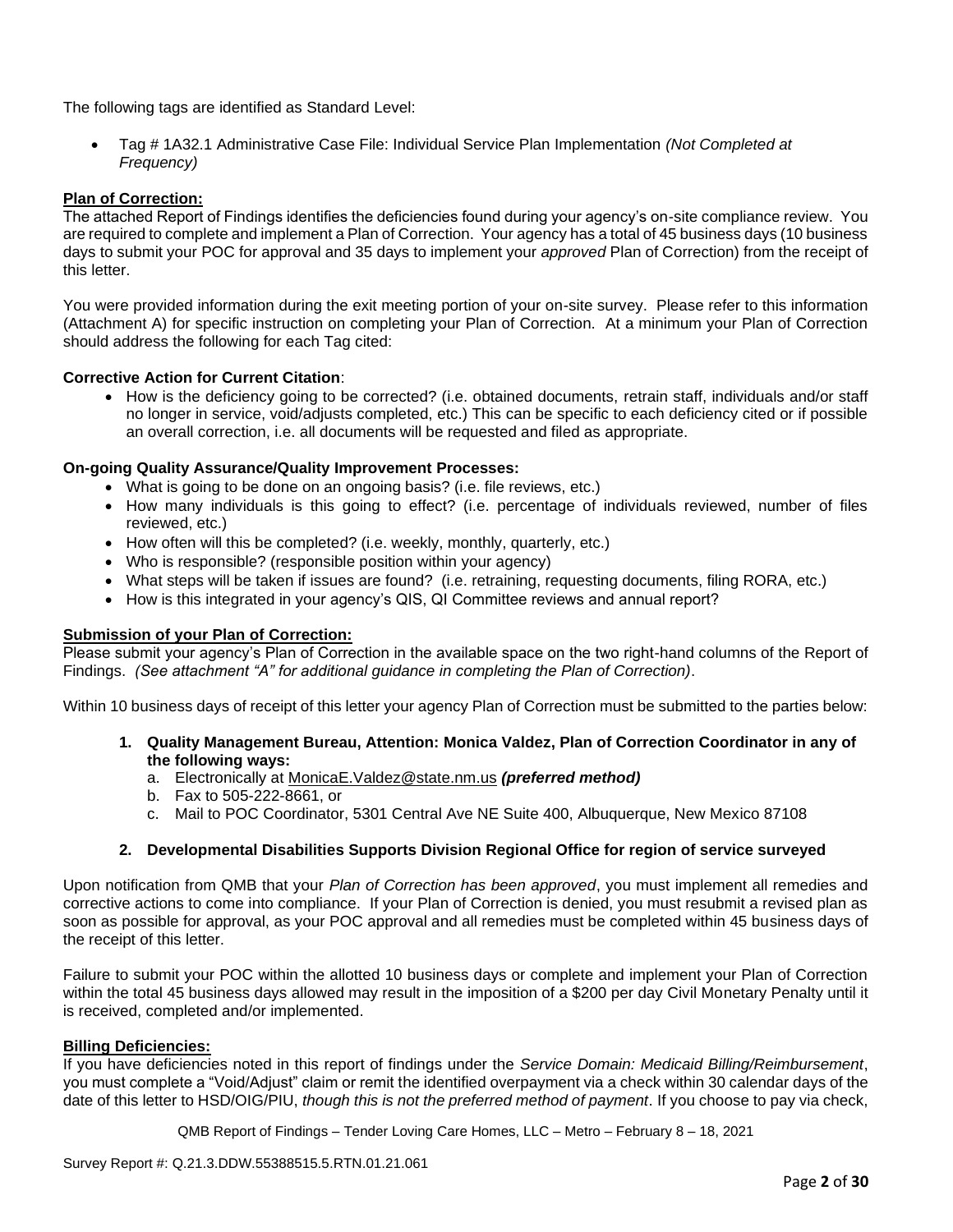please include a copy of this letter with the payment. Make the check payable to the New Mexico Human Services Department and mail to:

> Attention: *Lisa Medina-Lujan* HSD/OIG/Program Integrity Unit 1474 Rodeo Road Santa Fe, New Mexico 87505

If you have questions and would like to speak with someone at HSD/OIG/PIU, please contact:

#### *Lisa Medina-Lujan [\(Lisa.medina-lujan@state.nm.us\)](mailto:Lisa.medina-lujan@state.nm.us)*

Please be advised that there is a one-week lag period for applying payments received by check to Void/Adjust claims. During this lag period, your other claim payments may be applied to the amount you owe even though you have sent a refund, reducing your payment amount. For this reason, we recommend that you allow the system to recover the overpayment instead of sending in a check.

## **Request for Informal Reconsideration of Findings (IRF):**

If you disagree with a finding of deficient practice, you have 10 business days upon receipt of this notice to request an IRF. Submit your request for an IRF in writing to:

> ATTN: QMB Bureau Chief Request for Informal Reconsideration of Findings 5301 Central Ave NE Suite #400 Albuquerque, NM 87108 Attention: IRF request/QMB

See Attachment "C" for additional guidance in completing the request for Informal Reconsideration of Findings. The request for an IRF will not delay the implementation of your Plan of Correction which must be completed within 45 total business days (10 business days to submit your POC for approval and 35 days to implement your *approved* Plan of Correction). Providers may not appeal the nature or interpretation of the standard or regulation, the team composition or sampling methodology. If the IRF approves the modification or removal of a finding, you will be advised of any changes.

Please contact the Plan of Correction Coordinator, Monica Valdez at 505-273-1930 or email at: [MonicaE.Valdez@state.nm.us](mailto:MonicaE.Valdez@state.nm.us) if you have questions about the Report of Findings or Plan of Correction. Thank you for your cooperation and for the work you perform.

Sincerely,

Heather Driscoll, AA

Heather Driscoll, AA Team Lead/Healthcare Surveyor Division of Health Improvement Quality Management Bureau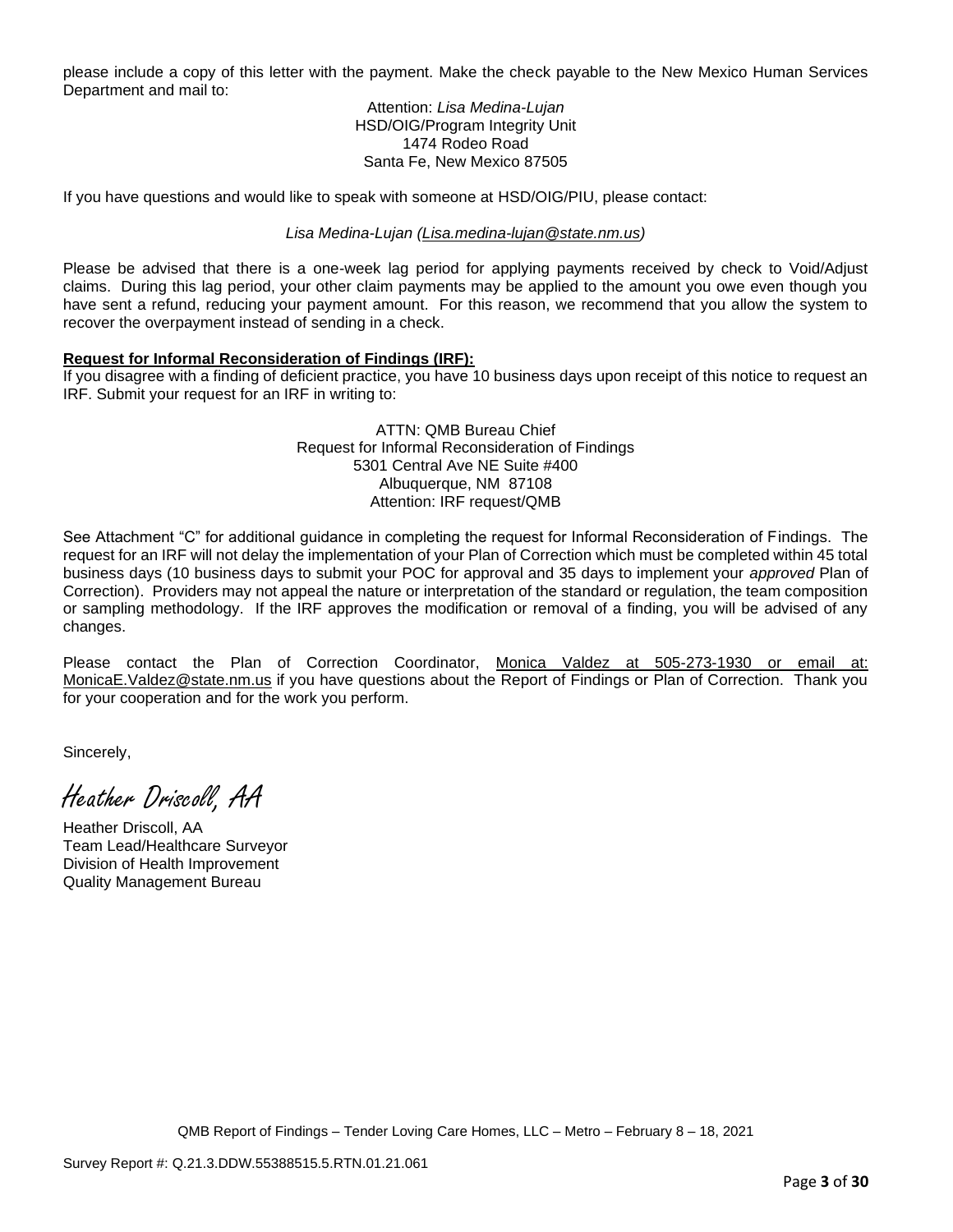| <b>Survey Process Employed:</b>           |                                                                                                                                                                                                               |
|-------------------------------------------|---------------------------------------------------------------------------------------------------------------------------------------------------------------------------------------------------------------|
| <b>Administrative Review Start Date:</b>  | February 8, 2021                                                                                                                                                                                              |
| Contact:                                  | <b>Tender Loving Care Homes, LLC</b><br>C. Janyce Wallace, Owner/Director                                                                                                                                     |
|                                           | <b>DOH/DHI/QMB</b><br>Heather Driscoll, AA, Team Lead/Healthcare Surveyor                                                                                                                                     |
| On-site Entrance Conference Date:         | Entrance Conference was waived by provider.                                                                                                                                                                   |
| <b>Exit Conference Date:</b>              | February 18, 2021                                                                                                                                                                                             |
| Present:                                  | <b>Tender Loving Care Homes, LLC</b><br>Barbara Beaudette, RN<br>JoAnn Moreland, Business Manager<br>Ryland Moreland, LPN<br>C. Janyce Wallace, Owner/Director/Direct Support Personnel<br><b>DOH/DHI/QMB</b> |
|                                           | Heather Driscoll, AA, Team Lead/Healthcare Surveyor<br>Joshua Burghart, BA, Healthcare Surveyor<br>Wolf Krusemark, BFA, Healthcare Surveyor Supervisor                                                        |
|                                           | <b>DDSD - Metro Regional Office</b><br>Tony Fragua, Social and Community Service Coordinator                                                                                                                  |
| Administrative Locations Visited:         | 0 (Note: No administrative visits conducted due to COVID-19<br>Public Health Emergency.)                                                                                                                      |
| <b>Total Sample Size:</b>                 | $\overline{2}$                                                                                                                                                                                                |
|                                           | 0 - Jackson Class Members<br>2 - Non-Jackson Class Members                                                                                                                                                    |
|                                           | 2 - Supported Living                                                                                                                                                                                          |
| <b>Total Homes Observed by Video</b>      | 1 (Note: No home visits conducted due to COVID-19<br>Public Health Emergency, however, Video Observations were<br>conducted)                                                                                  |
| Supported Living Observed by Video<br>❖   | Note: The following Individuals share a SL<br>residence:<br>$\triangleright$ #1, 2                                                                                                                            |
| Persons Served Records Reviewed           | $\overline{2}$                                                                                                                                                                                                |
| Persons Served Interviewed                | 2 (Note: Interviews conducted by video / phone due to COVID-<br>19 Public Health Emergency)                                                                                                                   |
| Direct Support Personnel Records Reviewed | 4                                                                                                                                                                                                             |
| Direct Support Personnel Interviewed      | 1 (Note: Interviews conducted by video / phone due to COVID-<br>19 Public Health Emergency)                                                                                                                   |
| Service Coordinator Records Reviewed      | 2                                                                                                                                                                                                             |
|                                           |                                                                                                                                                                                                               |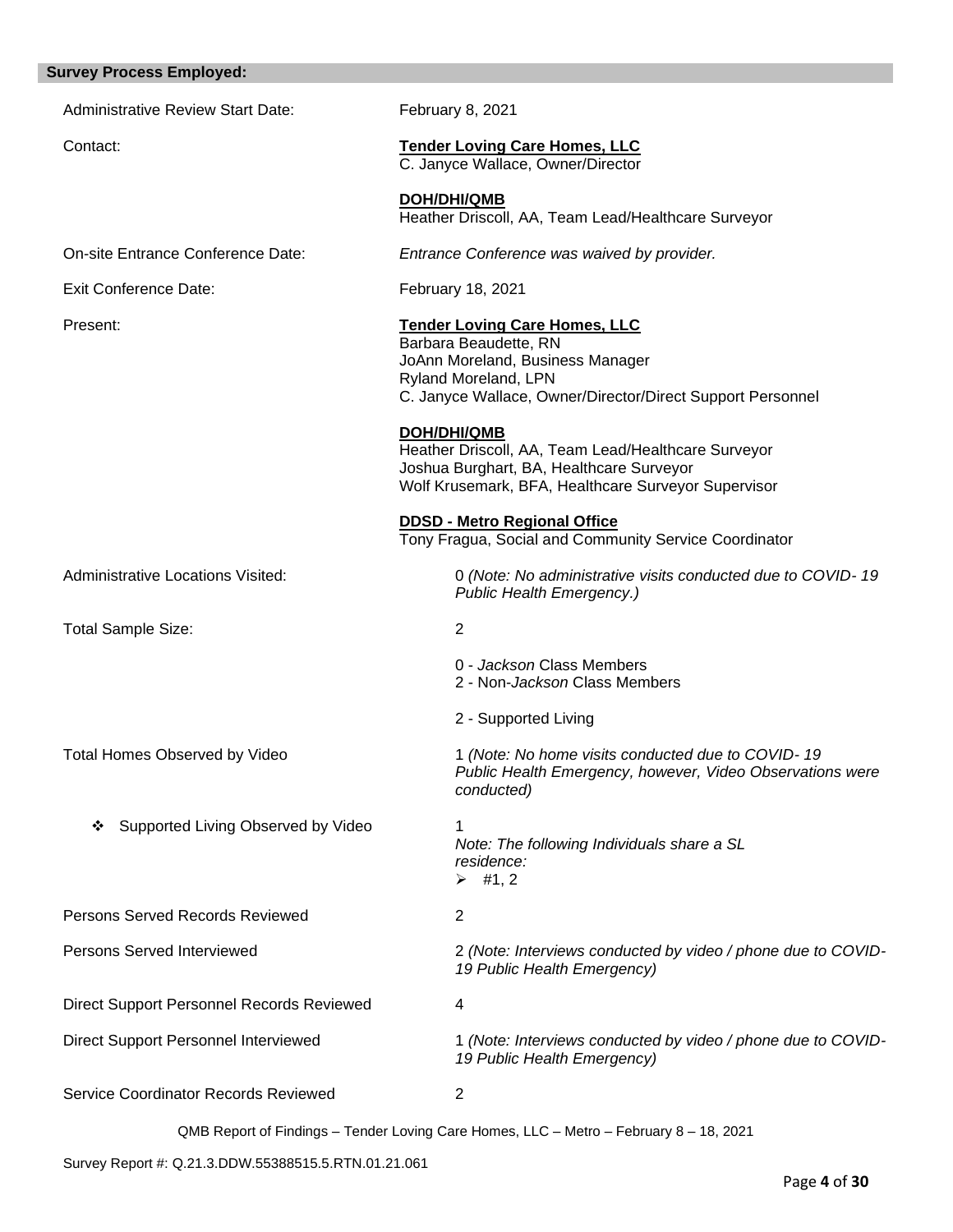#### Nurse Interview 1

Administrative Processes and Records Reviewed:

- Medicaid Billing/Reimbursement Records for all Services Provided
- Accreditation Records
- Individual Medical and Program Case Files, including, but not limited to:
	- <sup>o</sup>Individual Service Plans
		- Progress on Identified Outcomes
	- **<sup>o</sup>Healthcare Plans**
	- Medication Administration Records
	- Medical Emergency Response Plans
	- **<sup>o</sup>Therapy Evaluations and Plans**
	- Healthcare Documentation Regarding Appointments and Required Follow-Up
- Internal Incident Management Reports and System Process / General Events Reports
- Personnel Files, including nursing and subcontracted staff
- Staff Training Records, Including Competency Interviews with Staff
- Agency Policy and Procedure Manual
- Caregiver Criminal History Screening Records
- Consolidated Online Registry/Employee Abuse Registry
- Human Rights Committee Notes and Meeting Minutes
- Evacuation Drills of Residences and Service Locations
- Quality Assurance / Improvement Plan

CC: Distribution List: DOH - Division of Health Improvement

- DOH Developmental Disabilities Supports Division
- DOH Office of Internal Audit
- HSD Medical Assistance Division

NM Attorney General's Office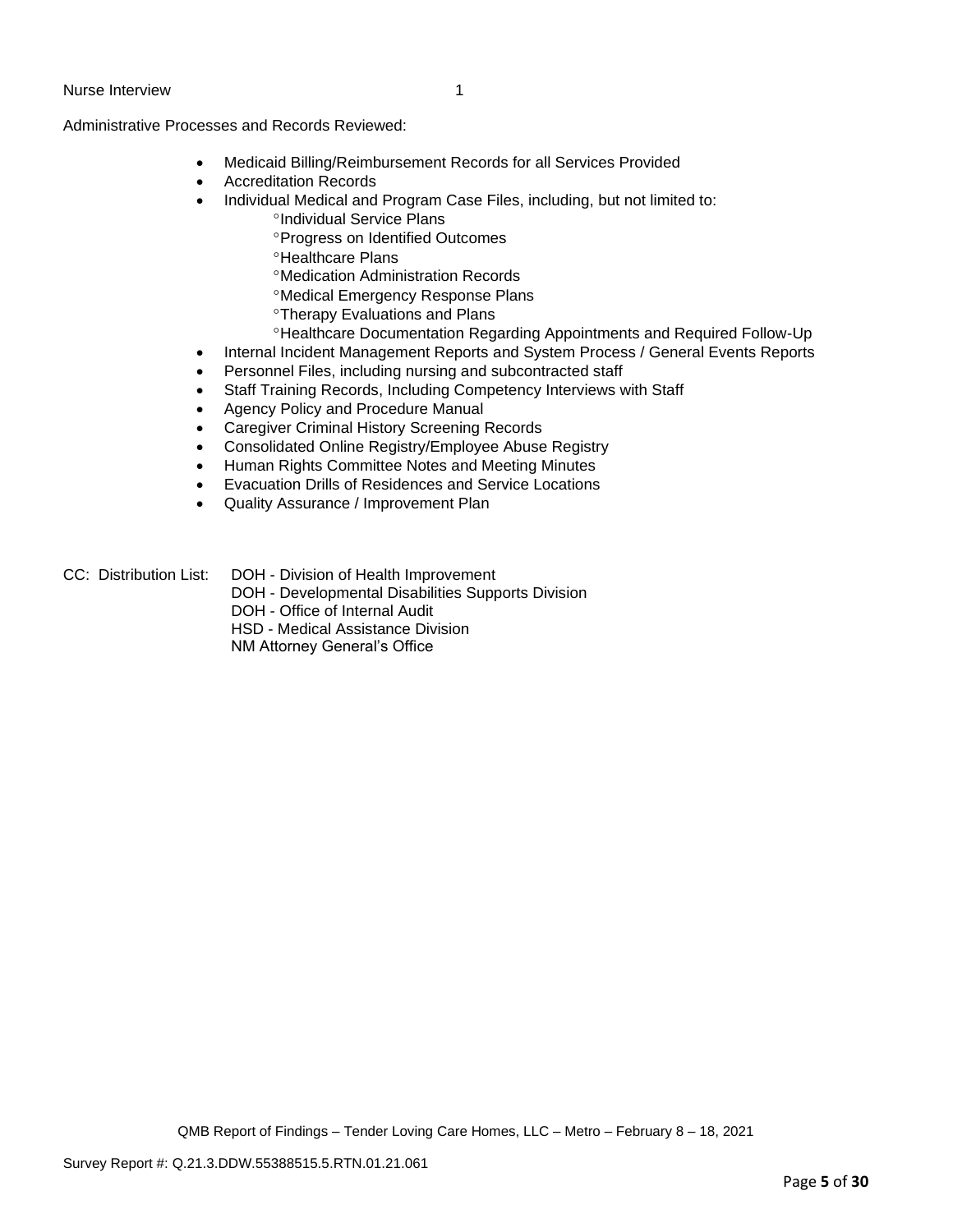# **Attachment A**

# **Provider Instructions for Completing the QMB Plan of Correction (POC) Process**

#### *Introduction:*

After a QMB Compliance Survey, your QMB Report of Findings will be sent to you via e-mail.

Each provider must develop and implement a Plan of Correction (POC) that identifies specific quality assurance and quality improvement activities the agency will implement to correct deficiencies and prevent continued deficiencies and non-compliance.

Agencies must submit their Plan of Correction within ten (10) business days from the date you receive the QMB Report of Findings. (Providers who do not submit a POC within 10 business days may be referred to the DDSD Regional Office for purposes of contract management or the Internal Review Committee [IRC] for possible actions or sanctions).

Agencies must fully implement their approved Plan of Correction within 45 business days (10 business days to submit your POC for approval and 35 days to implement your approved Plan of Correction) from the date they receive the QMB Report of Findings. Providers who fail to complete a POC within the 45-business days allowed will be referred to the IRC for possible actions or sanctions.

If you have questions about the Plan of Correction process, call the Plan of Correction Coordinator at 505-273-1930 or email at [MonicaE.Valdez@state.nm.us.](mailto:MonicaE.Valdez@state.nm.us) Requests for technical assistance must be requested through your Regional DDSD Office.

The POC process cannot resolve disputes regarding findings. If you wish to dispute a finding on the official Report of Findings, you must file an Informal Reconsideration of Findings (IRF) request within ten (10) business days of receiving your report. Please note that you must still submit a POC for findings that are in question (see Attachment C).

#### *Instructions for Completing Agency POC:*

#### *Required Content*

Your Plan of Correction should provide a step-by-step description of the methods to correct each deficient practice cited to prevent recurrence and information that ensures the regulation cited comes into and remains in compliance. The remedies noted in your POC are expected to be added to your Agency's required, annual Quality Assurance (QA) Plan.

If a deficiency has already been corrected since the on-site survey, the plan should state how it was corrected, the completion date (date the correction was accomplished), and how possible recurrence of the deficiency will be prevented.

*The following details should be considered when developing your Plan of Correction:*

#### *The Plan of Correction must address each deficiency cited in the Report of Findings unless otherwise noted with a "No Plan of Correction Required statement." The Plan of Correction must address the five (5) areas listed below:*

- 1. How the specific and realistic corrective action will be accomplished for individuals found to have been affected by the deficient practice.
- 2. How the agency will identify other individuals who have the potential to be affected by the same deficient practice, and how the agency will act to protect those individuals in similar situations.
- 3. What Quality Assurance measures will be put into place and what systemic changes made to ensure the deficient practice will not recur.
- 4. Indicate how the agency plans to monitor its performance to make certain solutions are sustained. The agency must develop a QA plan for ensuring correction is achieved and sustained. This QA plan must be implemented, and the corrective action is evaluated for its effectiveness. The plan of correction is integrated into the agency quality assurance system; and
- 5. Include dates when corrective actions will be completed. The corrective action completion dates must be acceptable to the State.

*The following details should be considered when developing your Plan of Correction:*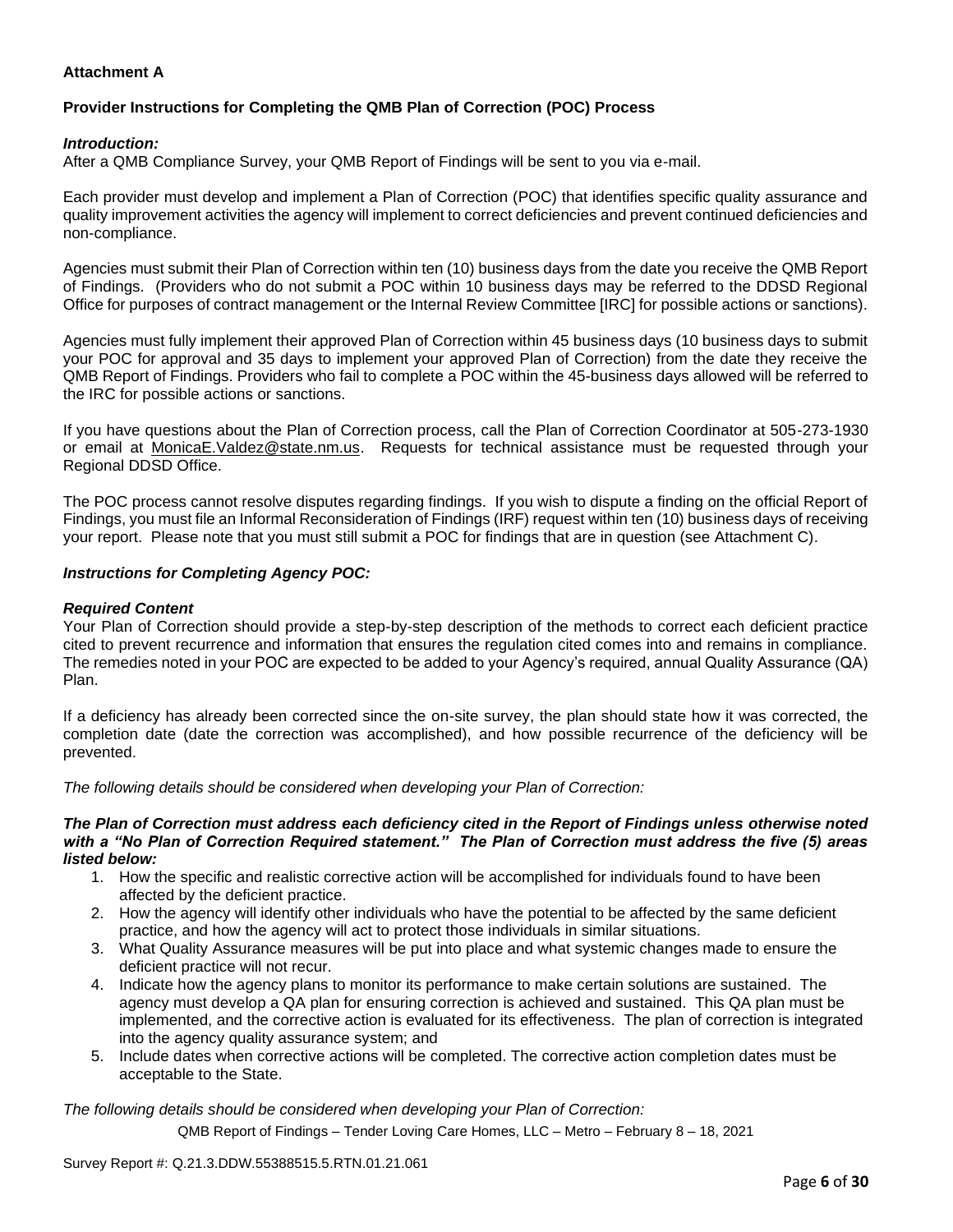- Details about how and when Individual Served, agency personnel and administrative and service delivery site files are audited by agency personnel to ensure they contain required documents;
- Information about how medication administration records are reviewed to verify they contain all required information before they are distributed to service sites, as they are being used, and after they are completed;
- Your processes for ensuring that all required agency personnel are trained on required DDSD required trainings;
- How accuracy in billing/reimbursement documentation is assured;
- How health, safety is assured;
- For Case Management providers, how Individual Service Plans are reviewed to verify they meet requirements, how the timeliness of level of care (LOC) packet submissions and consumer visits are tracked;
- Your process for gathering, analyzing and responding to quality data indicators; and,
- Details about Quality Targets in various areas, current status, analyses about why targets were not met, and remedies implemented.

*Note:* **Instruction or in-service of staff alone may not be a sufficient plan of correction.** This is a good first step toward correction, but additional steps must be taken to ensure the deficiency is corrected and will not recur.

## *Completion Dates*

- The plan of correction must include a **completion date** (entered in the far right-hand column) for each finding. Be sure the date is **realistic** in the amount of time your Agency will need to correct the deficiency; not to exceed 45 total business days.
- Direct care issues should be corrected immediately and monitored appropriately.
- Some deficiencies may require a staged plan to accomplish total correction.
- Deficiencies requiring replacement of equipment, etc., may require more time to accomplish correction but should show reasonable time frames.

## *Initial Submission of the Plan of Correction Requirements*

- 1. The Plan of Correction must be completed on the official QMB Survey Report of Findings/Plan of Correction Form and received by QMB within ten (10) business days from the date you received the report of findings.
- 2. For questions about the POC process, call the POC Coordinator, Monica Valdez at 505-273-1930 or email at [MonicaE.Valdez@state.nm.us](mailto:MonicaE.Valdez@state.nm.us) for assistance.
- 3. For Technical Assistance (TA) in developing or implementing your POC, contact your Regional DDSD Office.
- 4. Submit your POC to Monica Valdez, POC Coordinator in any of the following ways:
	- a. Electronically at [MonicaE.Valdez@state.nm.us](mailto:MonicaE.Valdez@state.nm.us) *(preferred method)*
		- b. Fax to 505-222-8661, or
		- c. Mail to POC Coordinator, 5301 Central Ave NE Suite 400, Albuquerque, New Mexico 87108
- 5. *Do not submit supporting documentation* (evidence of compliance) to QMB *until after* your POC has been approved by the QMB.
- 6. QMB will notify you when your POC has been "approved" or "denied."
	- a. During this time, whether your POC is "approved," or "denied," you will have a maximum of 45-business days from the date of receipt of your Report of Findings to correct all survey deficiencies.
	- b. If your POC is denied, it must be revised and resubmitted as soon as possible, as the 45-business day limit is in effect.
	- c. If your POC is denied a second time your agency may be referred to the Internal Review Committee.
	- d. You will receive written confirmation when your POC has been approved by QMB and a final deadline for completion of your POC.
	- e. Please note that all POC correspondence will be sent electronically unless otherwise requested.
- 7. Failure to submit your POC within 10 business days without prior approval of an extension by QMB will result in a referral to the Internal Review Committee and the possible implementation of monetary penalties and/or sanctions.

#### *POC Document Submission Requirements*

Once your POC has been approved by the QMB Plan of Correction Coordinator you must submit copies of documents as evidence that all deficiencies have been corrected, as follows.

1. Your internal documents are due within a *maximum* of 45-business days of receipt of your Report of Findings.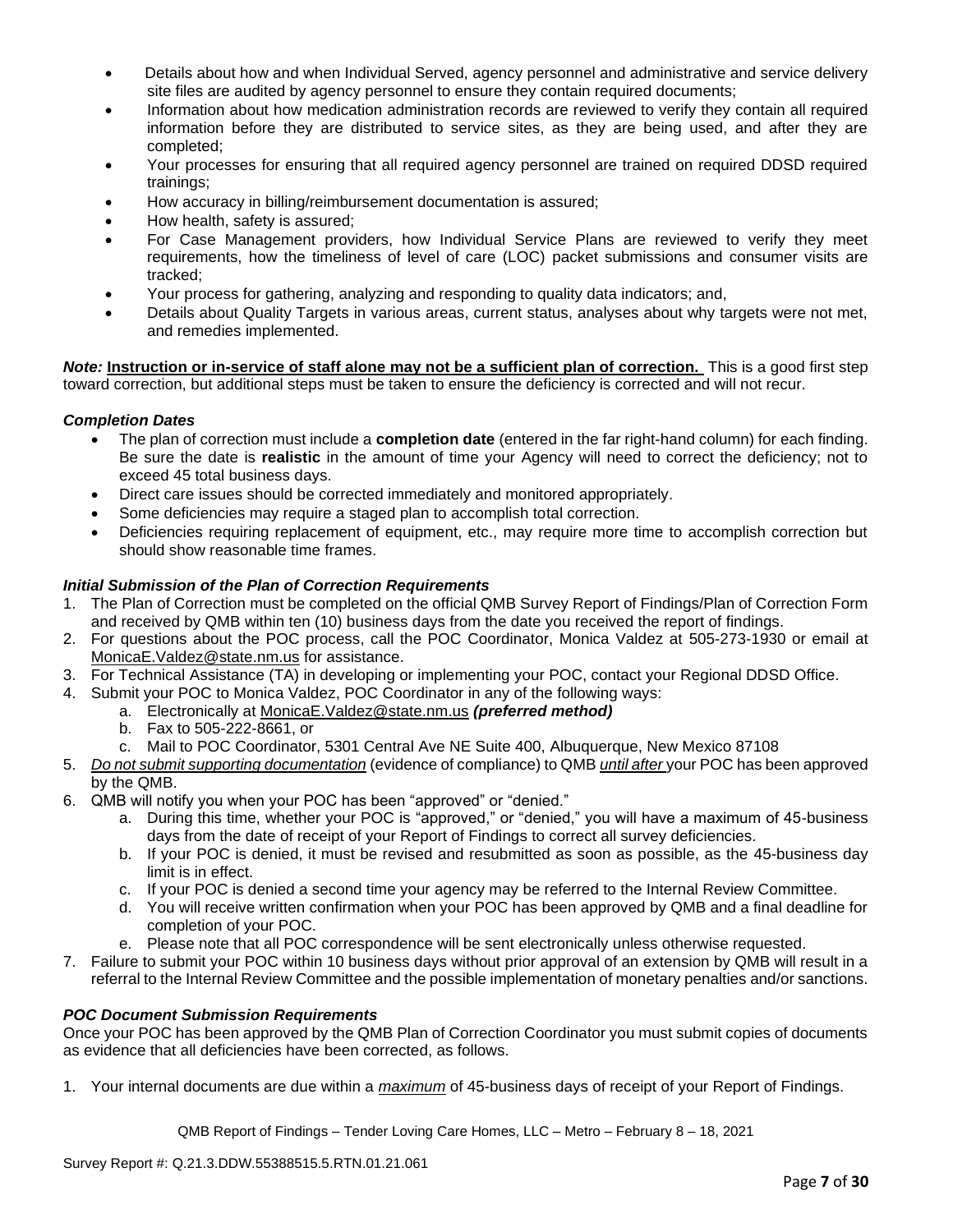- 2. It is preferred that you submit your documents via USPS or other carrier (scanned and saved to CD/DVD disc, flash drive, etc.). If documents containing HIPAA Protected Health Information (PHI) documents must be submitted through S-Comm (Therap), Fax or Postal System, do not send PHI directly to NMDOH email accounts. If the documents do not contain protected Health information (PHI) then you may submit your documents electronically scanned and attached to e-mails.
- 3. All submitted documents *must be annotated*; please be sure the tag numbers and Identification numbers are indicated on each document submitted. Documents which are not annotated with the Tag number and Identification number may not be accepted.
- 4. Do not submit original documents; Please provide copies or scanned electronic files for evidence. Originals must be maintained in the agency file(s) per DDSD Standards.
- 5. In lieu of some documents, you may submit copies of file or home audit forms that clearly indicate cited deficiencies have been corrected, other attestations of correction must be approved by the Plan of Correction Coordinator prior to their submission.
- 6. When billing deficiencies are cited, you must provide documentation to justify billing and/or void and adjust forms submitted to Xerox State Healthcare, LLC for the deficiencies cited in the Report of Findings.

**Revisions, Modifications or Extensions to your Plan of Correction (post QMB approval) must be made in writing and submitted to the Plan of Correction Coordinator, prior to the completion date and are approved on a case-by-case basis. No changes may be made to your POC or the timeframes for implementation without written approval of the POC Coordinator.**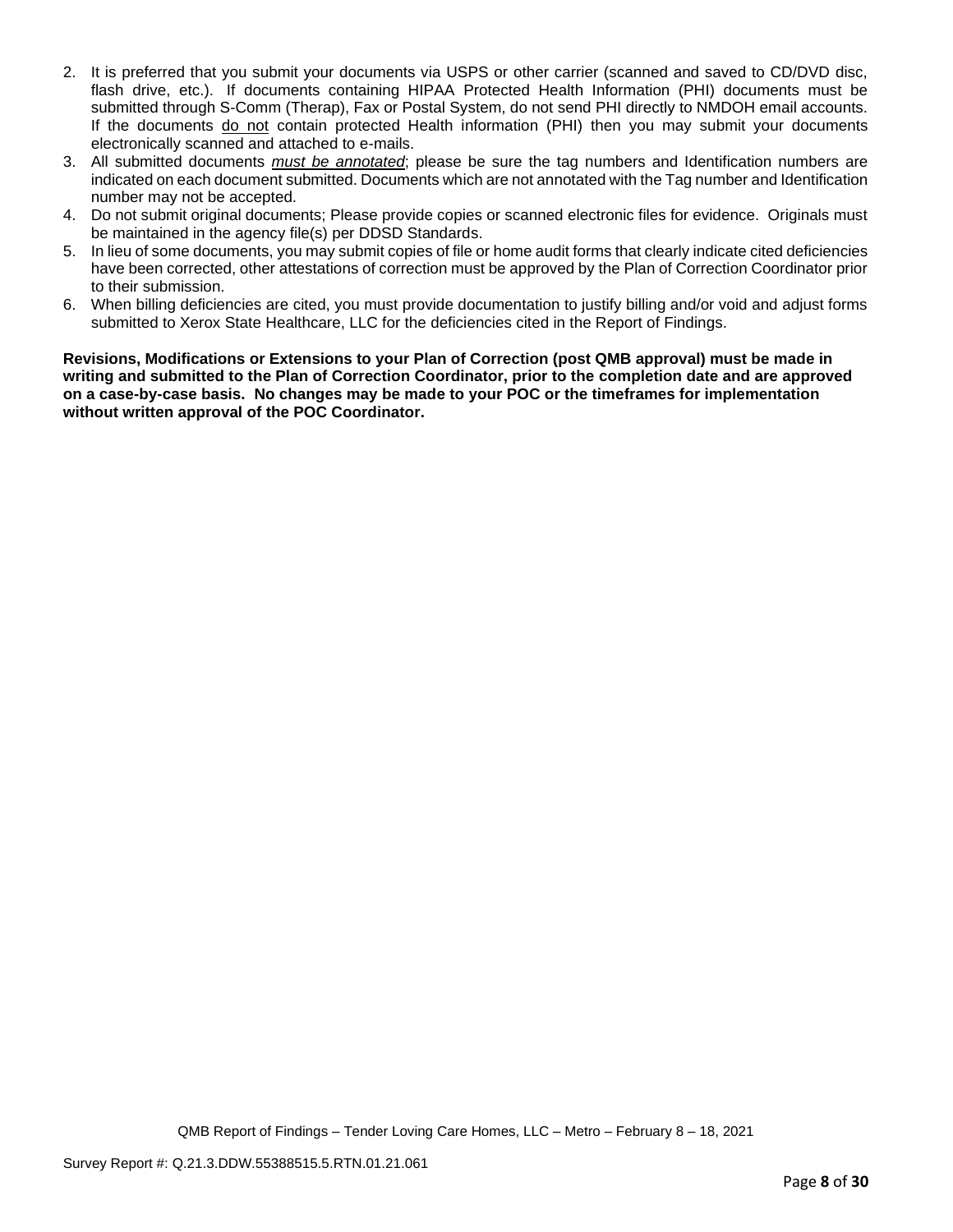## **Department of Health, Division of Health Improvement QMB Determination of Compliance Process**

The Division of Health Improvement, Quality Management Bureau (QMB) surveys compliance of the Developmental Disabilities Waiver (DDW) standards and other state and federal regulations. For the purpose of the LCA / CI survey the CMS waiver assurances have been grouped into four (4) Service Domains: Plan of Care (ISP Implementation); Qualified Providers; Health, Welfare and Safety; and Administrative Oversight (note that Administrative Oversight listed in this document is not the same as the CMS assurance of Administrative Authority. Used in this context it is related to the agency's operational policies and procedures, Quality Assurance system and Medicaid billing and reimbursement processes.)

The QMB Determination of Compliance process is based on provider compliance or non-compliance with standards and regulations identified during the on-site survey process and as reported in the QMB Report of Findings. All areas reviewed by QMB have been agreed to by DDSD and DHI/QMB and are reflective of CMS requirements. All deficiencies (non-compliance with standards and regulations) are identified and cited as either a Standard level deficiency or a Condition of Participation level deficiency in the QMB Reports of Findings. All deficiencies require corrective action when non-compliance is identified.

Each deficiency in your Report of Findings has been predetermined to be a Standard Level Deficiency, a Condition of Participation Level Deficiency, if below 85% compliance or a non-negotiable Condition of Participation Level Deficiency. Your Agency's overall Compliance Determination is based on a Scope and Severity Scale which takes into account the number of Standard and Condition Level Tags cited as well as the percentage of Individuals affected in the sample.

# **Conditions of Participation (CoPs)**

CoPs are based on the Centers for Medicare and Medicaid Services, Home and Community-Based Waiver required assurances, in addition to the New Mexico Developmental Disability Waiver (DDW) Service Standards. The Division of Health Improvement (DHI), in conjunction with the Developmental Disability Support Division (DDSD), has identified certain deficiencies that have the potential to be a Condition of Participation Level, if the tag falls below 85% compliance based on the number of people affected. Additionally, there are what are called nonnegotiable Conditions of Participation, regardless if one person or multiple people are affected. In this context, a CoP is defined as an essential / fundamental regulation or standard, which when out of compliance directly affects the health and welfare of the Individuals served. If no deficiencies within a Tag are at the level of a CoP, it is cited as a Standard Level Deficiency.

# *Service Domains and CoPs for Living Care Arrangements and Community Inclusion are as follows:*

**Service Domain: Service Plan: ISP Implementation -** *Services are delivered in accordance with the service plan, including type, scope, amount, duration and frequency specified in the service plan.*

#### **Potential Condition of Participation Level Tags, if compliance is below 85%:**

- **1A08.3 –** Administrative Case File: Individual Service Plan / ISP Components
- **1A32 –** Administrative Case File: Individual Service Plan Implementation
- **LS14 –** Residential Service Delivery Site Case File (ISP and Healthcare Requirements)
- **IS14 –** CCS / CIES Service Delivery Site Case File (ISP and Healthcare Requirements)

**Service Domain: Qualified Providers -** *The State monitors non-licensed/non-certified providers to assure adherence to waiver requirements. The State implements its policies and procedures for verifying that provider training is conducted in accordance with State requirements and the approved waiver.*

#### **Potential Condition of Participation Level Tags, if compliance is below 85%:**

- **1A20 -** Direct Support Personnel Training
- **1A22 -** Agency Personnel Competency
- **1A37 –** Individual Specific Training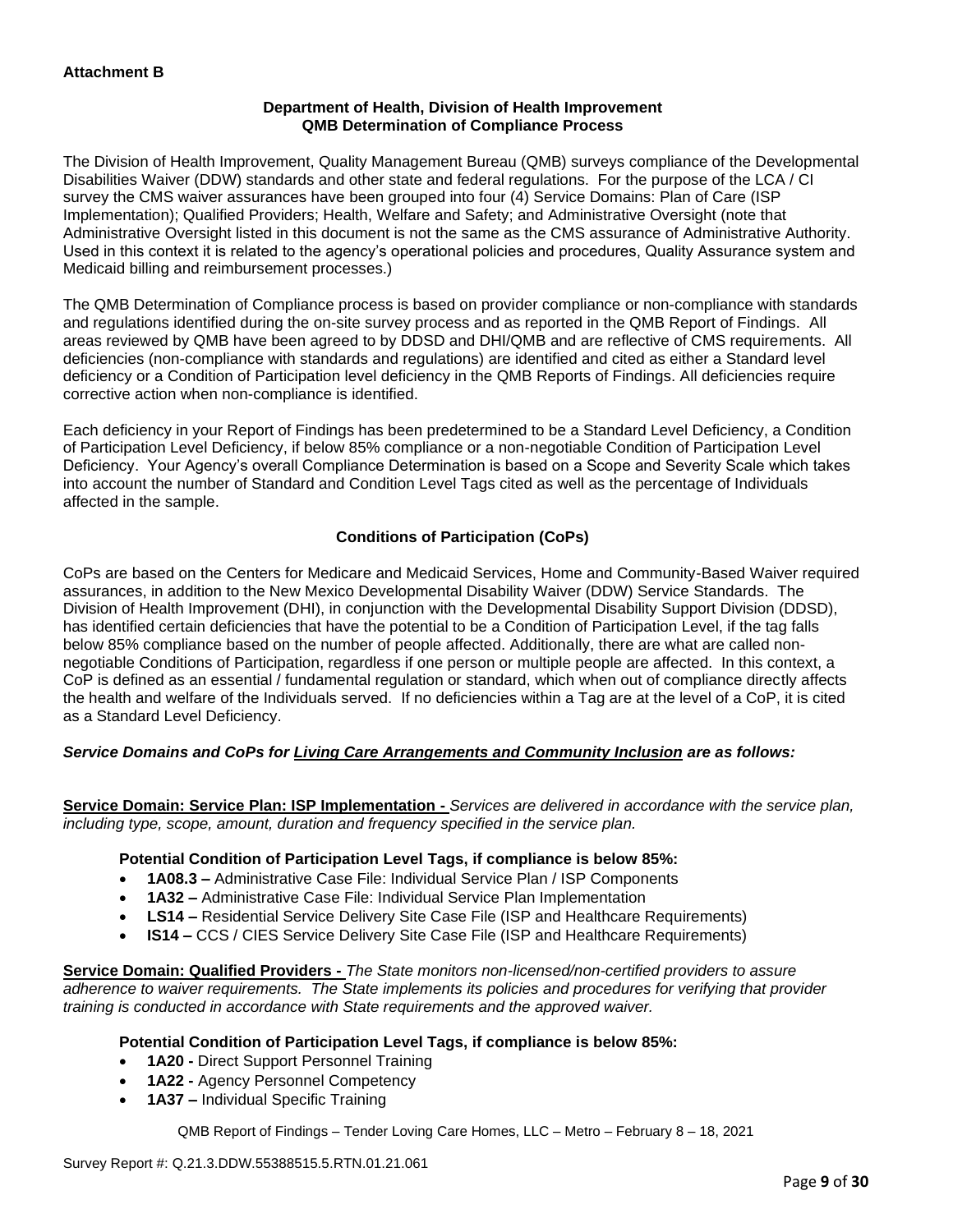#### **Non-Negotiable Condition of Participation Level Tags (one or more Individuals are cited):**

- **1A25.1 –** Caregiver Criminal History Screening
- **1A26.1 –** Consolidated On-line Registry Employee Abuse Registry

**Service Domain: Health, Welfare and Safety -** *The State, on an ongoing basis, identifies, addresses and seeks to prevent occurrences of abuse, neglect and exploitation. Individuals shall be afforded their basic human rights. The provider supports individuals to access needed healthcare services in a timely manner.*

#### **Potential Condition of Participation Level Tags, if compliance is below 85%:**

- **1A08.2 –** Administrative Case File: Healthcare Requirements & Follow-up
- **1A09 –** Medication Delivery Routine Medication Administration
- **1A09.1 –** Medication Delivery PRN Medication Administration
- **1A15.2 –** Administrative Case File: Healthcare Documentation (Therap and Required Plans)

#### **Non-Negotiable Condition of Participation Level Tags (one or more Individuals are cited):**

- **1A05 –** General Requirements / Agency Policy and Procedure Requirements
- **1A07 –** Social Security Income (SSI) Payments
- **1A09.2 –** Medication Delivery Nurse Approval for PRN Medication
- **1A15 –** Healthcare Coordination Nurse Availability / Knowledge
- **1A31 –** Client Rights/Human Rights
- **LS25.1 –** Residential Reqts. (Physical Environment Supported Living / Family Living / Intensive Medical Living)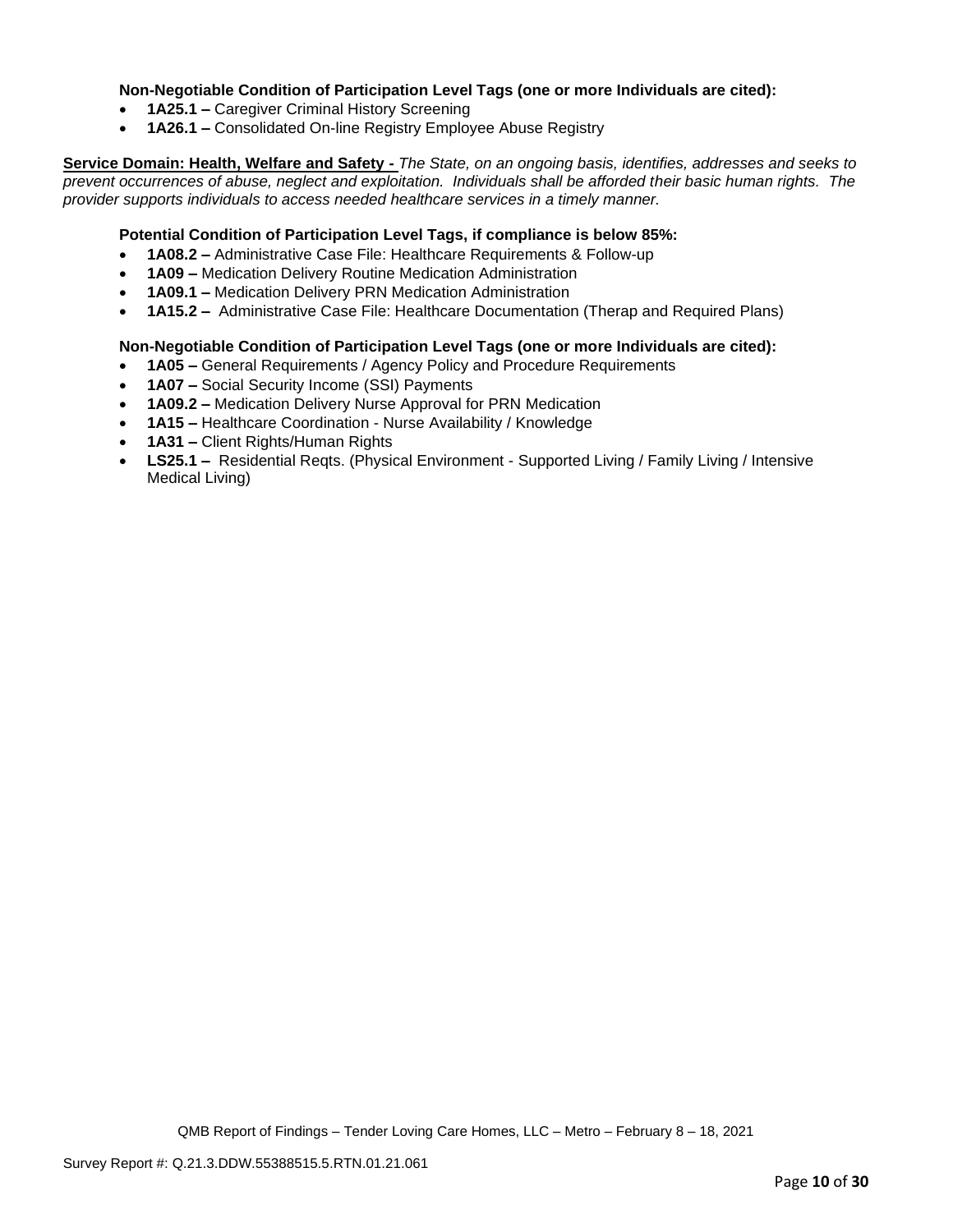## **Attachment C**

#### **Guidelines for the Provider Informal Reconsideration of Finding (IRF) Process**

#### **Introduction:**

Throughout the QMB Survey process, surveyors are openly communicating with providers. Open communication means surveyors have clarified issues and/or requested missing information before completing the review through the use of the signed/dated "Document Request," or "Administrative Needs," etc. forms. Regardless, there may still be instances where the provider disagrees with a specific finding. Providers may use the following process to informally dispute a finding.

#### **Instructions:**

- 1. The Informal Reconsideration of the Finding (IRF) request must be received in writing to the QMB Bureau Chief **within 10 business days** of receipt of the final Report of Findings **(***Note: No extensions are granted for the IRF)***.**
- 2. The written request for an IRF *must* be completed on the QMB Request for Informal Reconsideration of Finding form available on the QMB website: <https://nmhealth.org/about/dhi/cbp/irf/>
- 3. The written request for an IRF must specify in detail the request for reconsideration and why the finding is inaccurate.
- 4. The IRF request must include all supporting documentation or evidence.
- 5. If you have questions about the IRF process, email the IRF Chairperson, Valerie V. Valdez at [valerie.valdez@state.nm.us](mailto:valerie.valdez@state.nm.us) for assistance.

#### **The following limitations apply to the IRF process:**

- The written request for an IRF and all supporting evidence must be received within 10 business days.
- Findings based on evidence requested during the survey and not provided may not be subject to reconsideration.
- The supporting documentation must be new evidence not previously reviewed or requested by the survey team.
- Providers must continue to complete their Plan of Correction during the IRF process
- Providers may not request an IRF to challenge the sampling methodology.
- Providers may not request an IRF based on disagreement with the nature of the standard or regulation.
- Providers may not request an IRF to challenge the team composition.
- Providers may not request an IRF to challenge the DHI/QMB determination of compliance or the length of their DDSD provider contract.

A Provider forfeits the right to an IRF if the request is not received within 10 business days of receiving the report and/or does not include all supporting documentation or evidence to show compliance with the standards and regulations.

The IRF Committee will review the request; the Provider will be notified in writing of the ruling; no face-to-face meeting will be conducted.

When a Provider requests that a finding be reconsidered, it does not stop or delay the Plan of Correction process. **Providers must continue to complete the Plan of Correction, including the finding in dispute regardless of the IRF status.** If a finding is removed or modified, it will be noted and removed or modified from the Report of Findings. It should be noted that in some cases a Plan of Correction may be completed prior to the IRF process being completed. The provider will be notified in writing on the decisions of the IRF committee.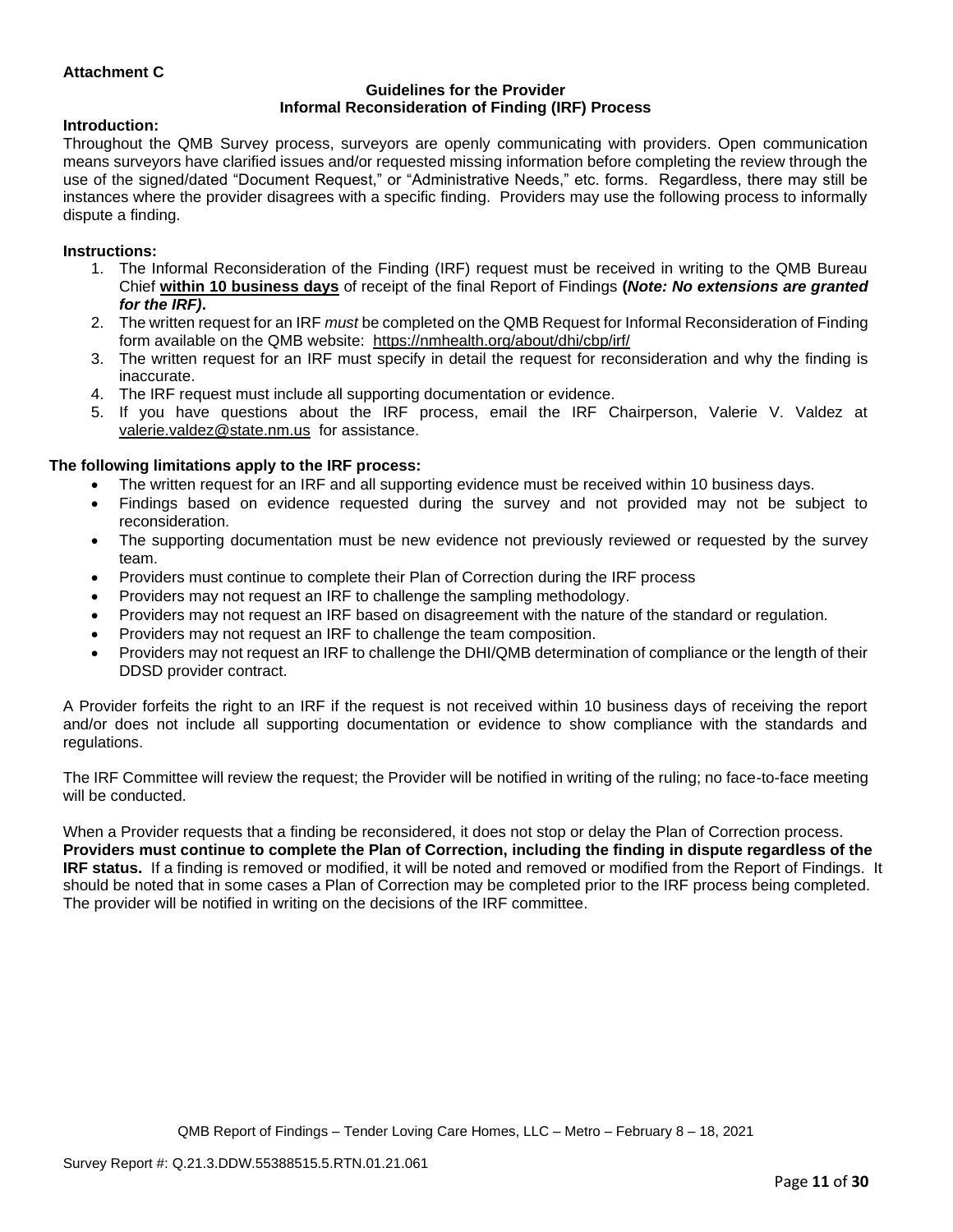## **Attachment D**

# **QMB Determinations of Compliance**

#### **Compliance:**

The QMB determination of *Compliance* indicates that a provider has either no deficiencies found during a survey or that no deficiencies at the Condition of Participation Level were found. The agency has obtained a level of compliance such that there is a minimal potential for harm to individuals' health and safety. To qualify for a determination of *Compliance*, the provider must have received no Conditions of Participation Level Deficiencies and have a minimal number of Individuals on the sample affected by the findings indicated in the Standards Level Tags.

#### **Partial-Compliance with Standard Level Tags:**

The QMB determination of *Partial-Compliance with Standard Level Tags* indicates that a provider is in compliance with all Condition of Participation Level deficiencies but is out of compliance with a certain percentage of Standard Level deficiencies. This partial-compliance, if not corrected, may result in a negative outcome or the potential for more than minimal harm to individuals' health and safety. There are two ways to receive a determination of Partial Compliance with Standard Level Tags:

- 1. Your Report of Findings includes 16 or fewer Standards Level Tags with between 75% and 100% of the survey sample affected in any tag.
- 2. Your Report of Findings includes 17 or more Standard Level Tags with between 50% to 74% of the survey sample affected in any tag.

## **Partial-Compliance with Standard Level Tags and Condition of Participation Level Tags:**

The QMB determination of *Partial-Compliance with Standard Level Tags and Condition of Participation Level Tags*  indicates that a provider is out of compliance with one to five  $(1 - 5)$  Condition of Participation Level Tags. This partial-compliance, if not corrected, may result in a serious negative outcome or the potential for more than minimal harm to individuals' health and safety.

#### **Non-Compliance:**

The QMB determination of *Non-Compliance* indicates a provider is significantly out of compliance with both Standard Level deficiencies and Conditions of Participation level deficiencies. This non-compliance, if not corrected, may result in a serious negative outcome or the potential for more than minimal harm to individuals' health and safety. There are three ways an agency can receive a determination of Non-Compliance:

- 1. Your Report of Findings includes 17 or more total Tags with 0 to 5 Condition of Participation Level Tags with 75% to 100% of the survey sample affected in any Condition of Participation Level tag.
- 2. Your Report of Findings includes any amount of Standard Level Tags with 6 or more Condition of Participation Level Tags.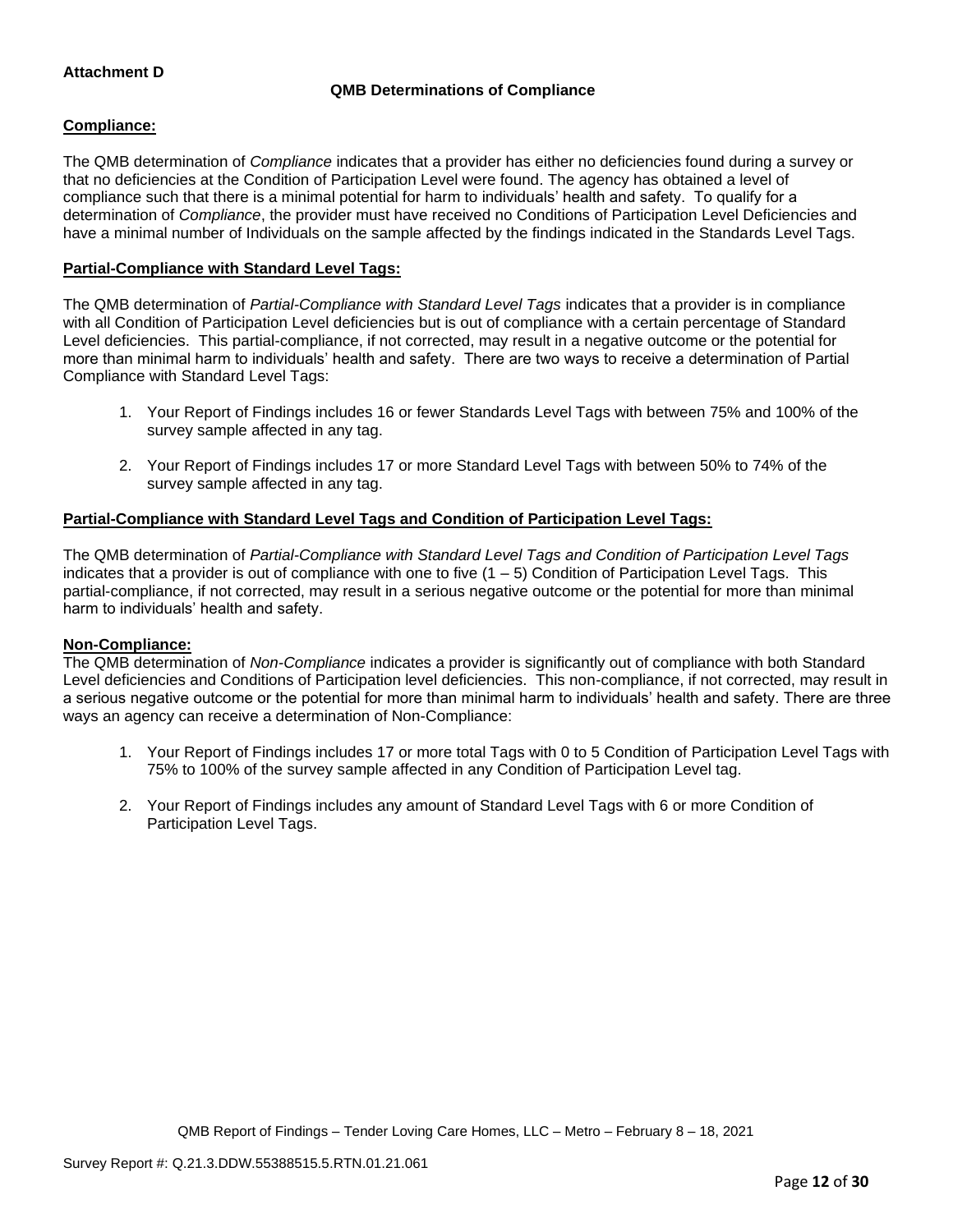| Compliance                                                                                                 | <b>Weighting</b>                                                                                                              |                                                                                                                          |                                                                                                                          |                                                                                                                        |                                                                                                                                |                                                                                                                             |                                                                                                               |
|------------------------------------------------------------------------------------------------------------|-------------------------------------------------------------------------------------------------------------------------------|--------------------------------------------------------------------------------------------------------------------------|--------------------------------------------------------------------------------------------------------------------------|------------------------------------------------------------------------------------------------------------------------|--------------------------------------------------------------------------------------------------------------------------------|-----------------------------------------------------------------------------------------------------------------------------|---------------------------------------------------------------------------------------------------------------|
| <b>Determination</b>                                                                                       |                                                                                                                               | LOW                                                                                                                      |                                                                                                                          | <b>MEDIUM</b>                                                                                                          |                                                                                                                                |                                                                                                                             | <b>HIGH</b>                                                                                                   |
| <b>Total Tags:</b>                                                                                         | up to 16                                                                                                                      | 17 or more                                                                                                               | up to 16                                                                                                                 | 17 or more                                                                                                             | <b>Any Amount</b>                                                                                                              | 17 or more                                                                                                                  | <b>Any Amount</b>                                                                                             |
|                                                                                                            | and                                                                                                                           | and                                                                                                                      | and                                                                                                                      | and                                                                                                                    | And/or                                                                                                                         | and                                                                                                                         | And/or                                                                                                        |
| <b>COP Level Tags:</b>                                                                                     | 0 COP                                                                                                                         | 0 COP                                                                                                                    | 0 COP                                                                                                                    | 0 COP                                                                                                                  | 1 to 5 COP                                                                                                                     | 0 to 5 CoPs                                                                                                                 | 6 or more COP                                                                                                 |
|                                                                                                            | and                                                                                                                           | and                                                                                                                      | and                                                                                                                      | and                                                                                                                    |                                                                                                                                | and                                                                                                                         |                                                                                                               |
| Sample Affected:                                                                                           | 0 to 74%                                                                                                                      | 0 to 49%                                                                                                                 | 75 to 100%                                                                                                               | 50 to 74%                                                                                                              |                                                                                                                                | 75 to 100%                                                                                                                  |                                                                                                               |
| "Non-Compliance"                                                                                           |                                                                                                                               |                                                                                                                          |                                                                                                                          |                                                                                                                        |                                                                                                                                | 17 or more<br><b>Total Tags with</b><br>75 to 100% of<br>the Individuals<br>in the sample<br>cited in any CoP<br>Level tag. | Any Amount of<br><b>Standard Level</b><br>Tags and 6 or<br>more Conditions<br>of Participation<br>Level Tags. |
| "Partial Compliance<br>with Standard Level<br>tags and Condition of<br><b>Participation Level</b><br>Tags" |                                                                                                                               |                                                                                                                          |                                                                                                                          |                                                                                                                        | <b>Any Amount</b><br><b>Standard Level</b><br>Tags, plus 1 to 5<br><b>Conditions of</b><br><b>Participation Level</b><br>tags. |                                                                                                                             |                                                                                                               |
| "Partial Compliance<br>with Standard Level<br>tags"                                                        |                                                                                                                               |                                                                                                                          | up to 16<br><b>Standard Level</b><br>Tags with 75 to<br>100% of the<br>individuals in<br>the sample cited<br>in any tag. | 17 or more<br><b>Standard Level</b><br>Tags with 50 to<br>74% of the<br>individuals in<br>the sample cited<br>any tag. |                                                                                                                                |                                                                                                                             |                                                                                                               |
| "Compliance"                                                                                               | Up to 16<br><b>Standard Level</b><br>Tags with 0 to<br><b>74% of the</b><br>individuals in<br>the sample<br>cited in any tag. | 17 or more<br><b>Standard Level</b><br>Tags with 0 to<br>49% of the<br>individuals in<br>the sample cited<br>in any tag. |                                                                                                                          |                                                                                                                        |                                                                                                                                |                                                                                                                             |                                                                                                               |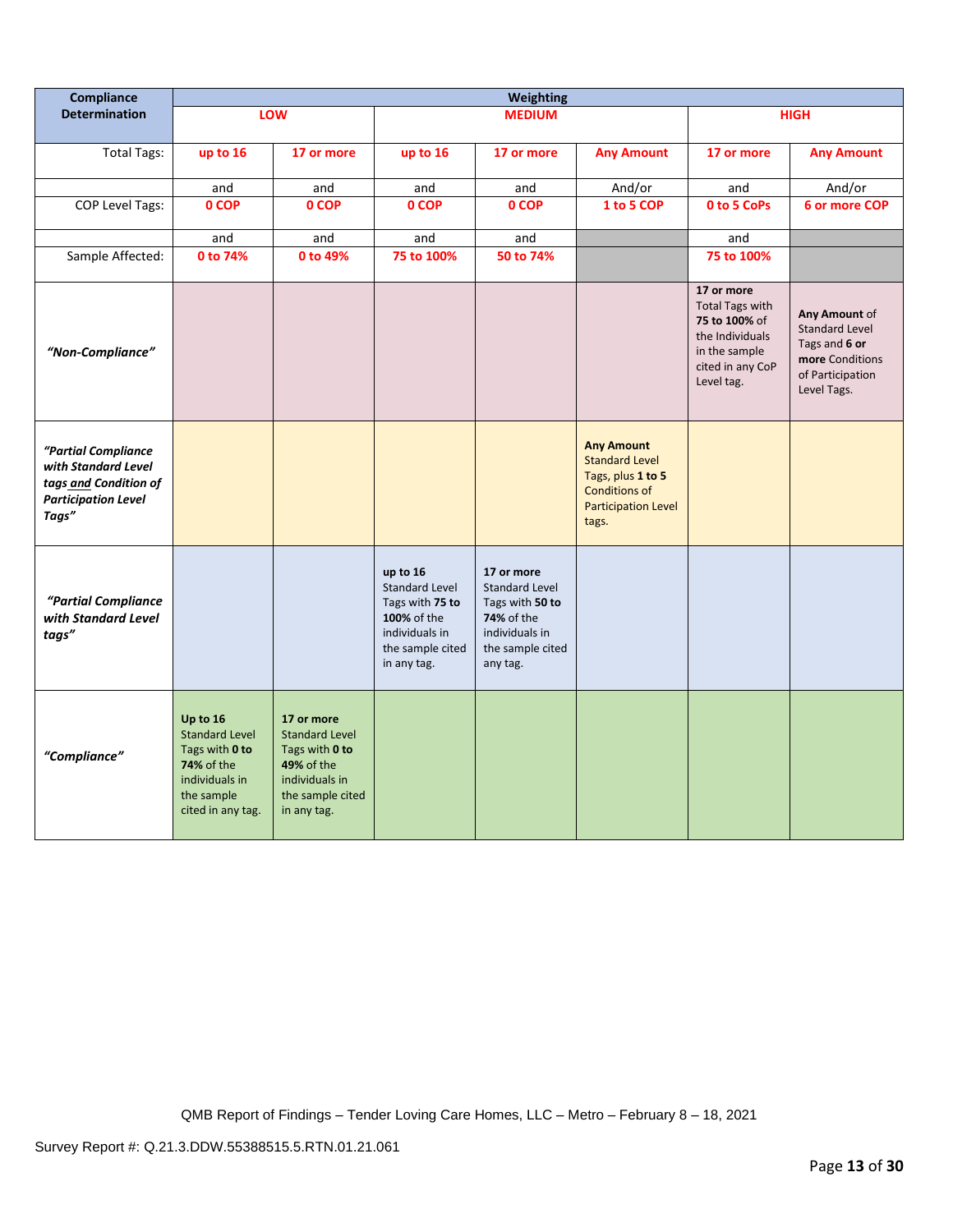#### **Agency: Tender Loving Care Homes, LLC - Metro Region** Program: Developmental Disabilities Waiver<br>Service: 2018: Supported Living 2018: Supported Living<br>Routine Survey Type:<br>Survey Date: **Survey Date: February 8 – 18, 2021**

| <b>Standard of Care</b>                                                                                                                                     | <b>Deficiencies</b>                               | Agency Plan of Correction, On-going QA/QI<br>and Responsible Party                         | <b>Completion</b><br><b>Date</b> |  |
|-------------------------------------------------------------------------------------------------------------------------------------------------------------|---------------------------------------------------|--------------------------------------------------------------------------------------------|----------------------------------|--|
| Service Domain: Service Plans: ISP Implementation - Services are delivered in accordance with the service plan, including type, scope, amount, duration and |                                                   |                                                                                            |                                  |  |
| frequency specified in the service plan.                                                                                                                    |                                                   |                                                                                            |                                  |  |
| Tag # 1A32.1 Administrative Case File:                                                                                                                      | <b>Standard Level Deficiency</b>                  |                                                                                            |                                  |  |
| <b>Individual Service Plan Implementation (Not</b>                                                                                                          |                                                   |                                                                                            |                                  |  |
| <b>Completed at Frequency)</b>                                                                                                                              |                                                   |                                                                                            |                                  |  |
| NMAC 7.26.5.16.C and D Development of                                                                                                                       | Based on administrative record review, the        | Provider:                                                                                  |                                  |  |
| the ISP. Implementation of the ISP. The ISP                                                                                                                 | Agency did not implement the ISP according to     | <b>State your Plan of Correction for the</b>                                               |                                  |  |
| shall be implemented according to the                                                                                                                       | the timelines determined by the IDT and as        | deficiencies cited in this tag here (How is the                                            |                                  |  |
| timelines determined by the IDT and as                                                                                                                      | specified in the ISP for each stated desired      | deficiency going to be corrected? This can be                                              |                                  |  |
| specified in the ISP for each stated desired                                                                                                                | outcomes and action plan for 1 of 2 individuals.  | specific to each deficiency cited or if possible an<br>overall correction?): $\rightarrow$ |                                  |  |
| outcomes and action plan.                                                                                                                                   |                                                   |                                                                                            |                                  |  |
|                                                                                                                                                             | As indicated by Individuals ISP the following     |                                                                                            |                                  |  |
| C. The IDT shall review and discuss                                                                                                                         | was found with regards to the implementation      |                                                                                            |                                  |  |
| information and recommendations with the                                                                                                                    | of ISP Outcomes:                                  |                                                                                            |                                  |  |
| individual, with the goal of supporting the                                                                                                                 |                                                   |                                                                                            |                                  |  |
| individual in attaining desired outcomes. The                                                                                                               | <b>Supported Living Data Collection / Data</b>    |                                                                                            |                                  |  |
| IDT develops an ISP based upon the                                                                                                                          | Tracking/Progress with regards to ISP             |                                                                                            |                                  |  |
| individual's personal vision statement,                                                                                                                     | Outcomes:                                         | <b>Provider:</b>                                                                           |                                  |  |
| strengths, needs, interests and preferences.                                                                                                                |                                                   | <b>Enter your ongoing Quality</b>                                                          |                                  |  |
| The ISP is a dynamic document, revised                                                                                                                      | Individual #1                                     | <b>Assurance/Quality Improvement</b>                                                       |                                  |  |
| periodically, as needed, and amended to                                                                                                                     | • According to the Live Outcome; Action Step      | processes as it related to this tag number                                                 |                                  |  |
| reflect progress towards personal goals and                                                                                                                 | for "will identify coins" is to be completed 1    | here (What is going to be done? How many                                                   |                                  |  |
| achievements consistent with the individual's                                                                                                               | time per week. Evidence found indicated it        | individuals is this going to affect? How often will                                        |                                  |  |
| future vision. This regulation is consistent with                                                                                                           | was not being completed at the required           | this be completed? Who is responsible? What                                                |                                  |  |
| standards established for individual plan                                                                                                                   | frequency as indicated in the ISP for             | steps will be taken if issues are found?): $\rightarrow$                                   |                                  |  |
| development as set forth by the commission on<br>the accreditation of rehabilitation facilities                                                             | 12/2020.                                          |                                                                                            |                                  |  |
|                                                                                                                                                             |                                                   |                                                                                            |                                  |  |
| (CARF) and/or other program accreditation                                                                                                                   | • According to the Live Outcome; Action Step      |                                                                                            |                                  |  |
| approved and adopted by the developmental<br>disabilities division and the department of                                                                    | for "will identify bills" is to be completed 1    |                                                                                            |                                  |  |
| health. It is the policy of the developmental                                                                                                               | time per week. Evidence found indicated it        |                                                                                            |                                  |  |
| disabilities division (DDD), that to the extent                                                                                                             | was not being completed at the required           |                                                                                            |                                  |  |
| permitted by funding, each individual receive                                                                                                               | frequency as indicated in the ISP for<br>12/2020. |                                                                                            |                                  |  |
| supports and services that will assist and                                                                                                                  |                                                   |                                                                                            |                                  |  |
|                                                                                                                                                             |                                                   |                                                                                            |                                  |  |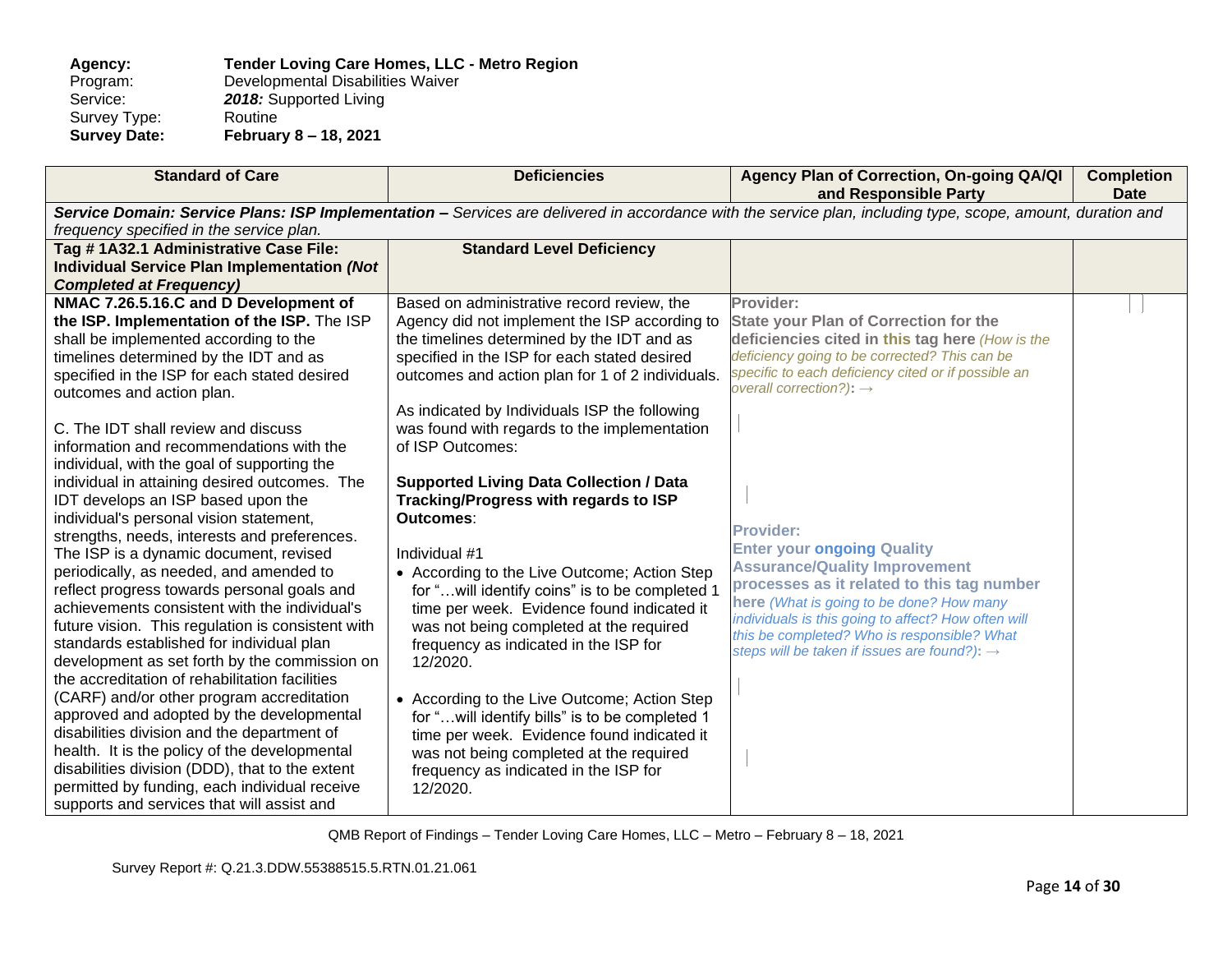| encourage independence and productivity in<br>the community and attempt to prevent<br>regression or loss of current capabilities.<br>Services and supports include specialized                           |  |  |
|----------------------------------------------------------------------------------------------------------------------------------------------------------------------------------------------------------|--|--|
| and/or generic services, training, education<br>and/or treatment as determined by the IDT and<br>documented in the ISP.                                                                                  |  |  |
| D. The intent is to provide choice and obtain<br>opportunities for individuals to live, work and<br>play with full participation in their communities.<br>The following principles provide direction and |  |  |
| purpose in planning for individuals with<br>developmental disabilities. [05/03/94; 01/15/97;<br>Recompiled 10/31/01]                                                                                     |  |  |
| Developmental Disabilities (DD) Waiver<br>Service Standards 2/26/2018; Re-Issue:<br>12/28/2018; Eff 1/1/2019                                                                                             |  |  |
| Chapter 6: Individual Service Plan (ISP)                                                                                                                                                                 |  |  |
| 6.8 ISP Implementation and Monitoring: All<br>DD Waiver Provider Agencies with a signed                                                                                                                  |  |  |
| SFOC are required to provide services as<br>detailed in the ISP. The ISP must be readily                                                                                                                 |  |  |
| accessible to Provider Agencies on the                                                                                                                                                                   |  |  |
| approved budget. (See Chapter 20: Provider<br>Documentation and Client Records.) CMs                                                                                                                     |  |  |
| facilitate and maintain communication with the                                                                                                                                                           |  |  |
| person, his/her representative, other IDT                                                                                                                                                                |  |  |
| members, Provider Agencies, and relevant<br>parties to ensure that the person receives the                                                                                                               |  |  |
| maximum benefit of his/her services and that                                                                                                                                                             |  |  |
| revisions to the ISP are made as needed. All<br>DD Waiver Provider Agencies are required to                                                                                                              |  |  |
| cooperate with monitoring activities conducted                                                                                                                                                           |  |  |
| by the CM and the DOH. Provider Agencies                                                                                                                                                                 |  |  |
| are required to respond to issues at the                                                                                                                                                                 |  |  |
| individual level and agency level as described<br>in Chapter 16: Qualified Provider Agencies.                                                                                                            |  |  |
|                                                                                                                                                                                                          |  |  |
| <b>Chapter 20: Provider Documentation and</b>                                                                                                                                                            |  |  |
| <b>Client Records 20.2 Client Records</b><br>Requirements: All DD Waiver Provider                                                                                                                        |  |  |
|                                                                                                                                                                                                          |  |  |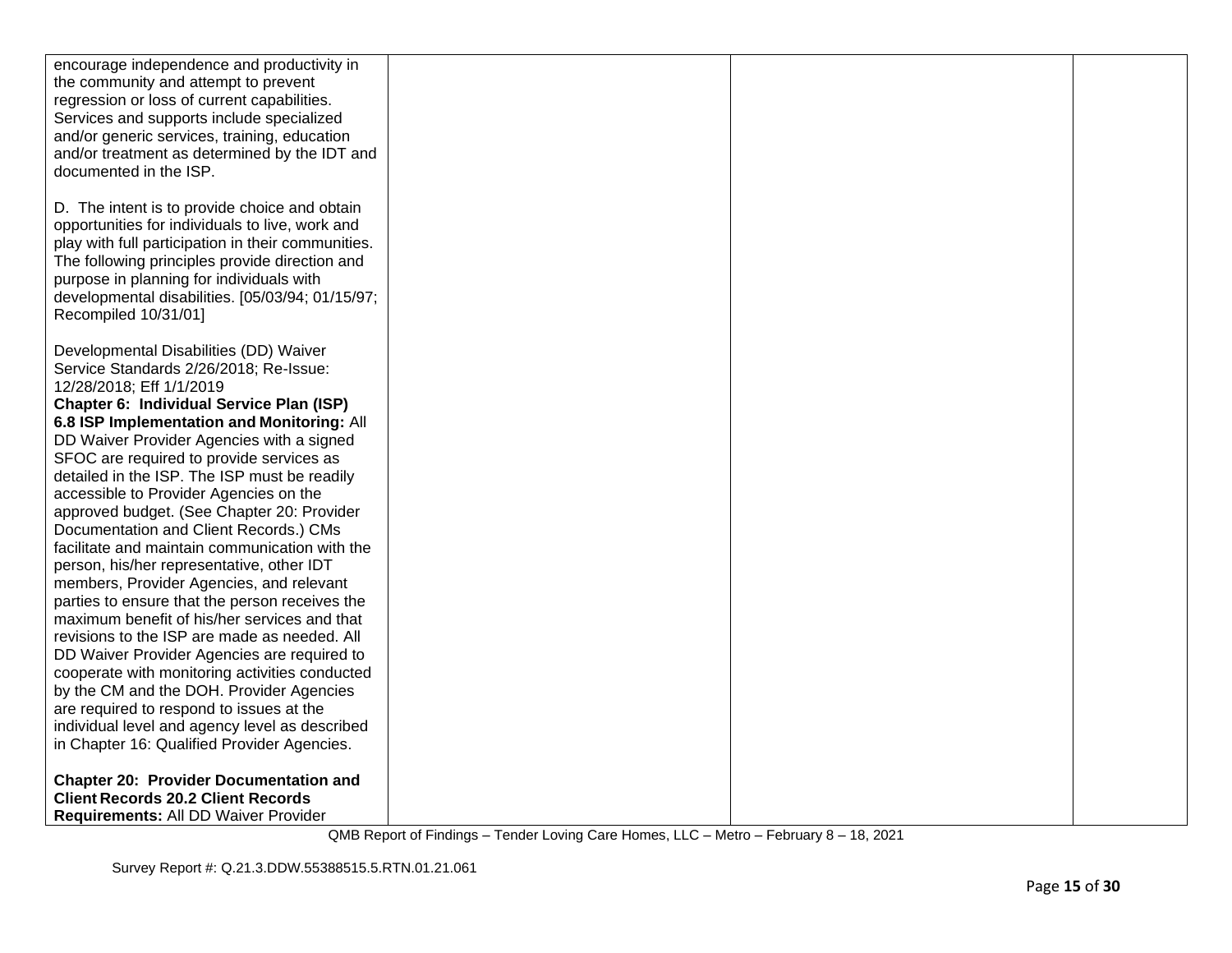| Agencies are required to create and maintain      |  |  |
|---------------------------------------------------|--|--|
| individual client records. The contents of client |  |  |
| records vary depending on the unique needs of     |  |  |
| the person receiving services and the resultant   |  |  |
| information produced. The extent of               |  |  |
| documentation required for individual client      |  |  |
| records per service type depends on the           |  |  |
| location of the file, the type of service being   |  |  |
| provided, and the information necessary.          |  |  |
| DD Waiver Provider Agencies are required to       |  |  |
| adhere to the following:                          |  |  |
| Client records must contain all documents         |  |  |
| essential to the service being provided and       |  |  |
| essential to ensuring the health and safety of    |  |  |
| the person during the provision of the service.   |  |  |
| 2. Provider Agencies must have readily            |  |  |
| accessible records in home and community          |  |  |
| settings in paper or electronic form. Secure      |  |  |
| access to electronic records through the          |  |  |
| Therap web-based system using computers or        |  |  |
| mobile devices is acceptable.                     |  |  |
| 3. Provider Agencies are responsible for          |  |  |
| ensuring that all plans created by nurses, RDs,   |  |  |
| therapists or BSCs are present in all needed      |  |  |
| settings.                                         |  |  |
| 4. Provider Agencies must maintain records        |  |  |
| of all documents produced by agency               |  |  |
| personnel or contractors on behalf of each        |  |  |
| person, including any routine notes or data,      |  |  |
| annual assessments, semi-annual reports,          |  |  |
| evidence of training provided/received,           |  |  |
| progress notes, and any other interactions for    |  |  |
| which billing is generated.                       |  |  |
| Each Provider Agency is responsible for<br>5.     |  |  |
| maintaining the daily or other contact notes      |  |  |
| documenting the nature and frequency of           |  |  |
| service delivery, as well as data tracking only   |  |  |
| for the services provided by their agency.        |  |  |
| The current Client File Matrix found in<br>6.     |  |  |
| Appendix A Client File Matrix details the         |  |  |
| minimum requirements for records to be            |  |  |
| stored in agency office files, the delivery site, |  |  |
| or with DSP while providing services in the       |  |  |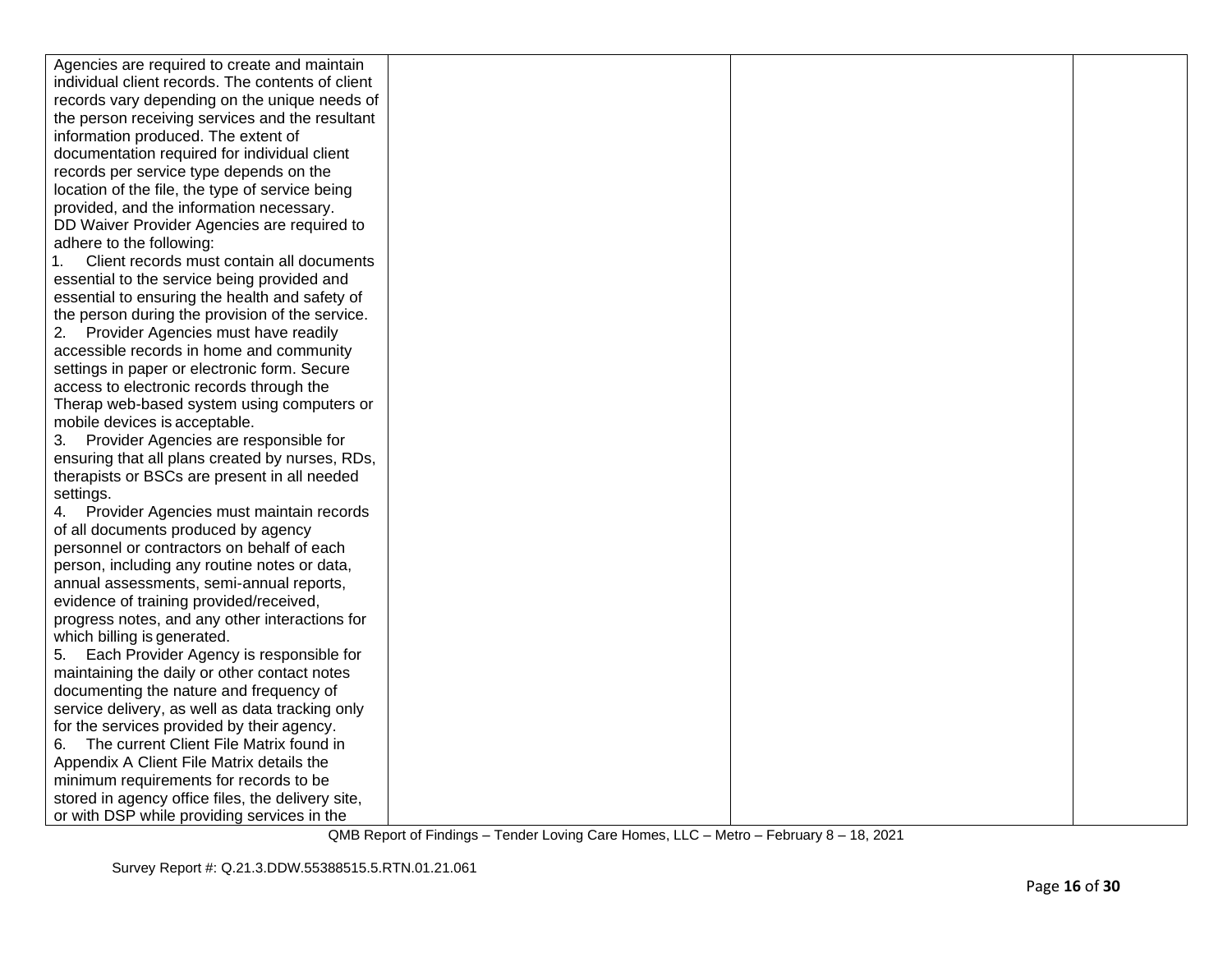| community.<br>7. All records pertaining to JCMs must be<br>retained permanently and must be made<br>available to DDSD upon request, upon the<br>termination or expiration of a provider<br>agreement, or upon provider withdrawal from |  |  |
|----------------------------------------------------------------------------------------------------------------------------------------------------------------------------------------------------------------------------------------|--|--|
| services.                                                                                                                                                                                                                              |  |  |
|                                                                                                                                                                                                                                        |  |  |
|                                                                                                                                                                                                                                        |  |  |
|                                                                                                                                                                                                                                        |  |  |
|                                                                                                                                                                                                                                        |  |  |
|                                                                                                                                                                                                                                        |  |  |
|                                                                                                                                                                                                                                        |  |  |
|                                                                                                                                                                                                                                        |  |  |
|                                                                                                                                                                                                                                        |  |  |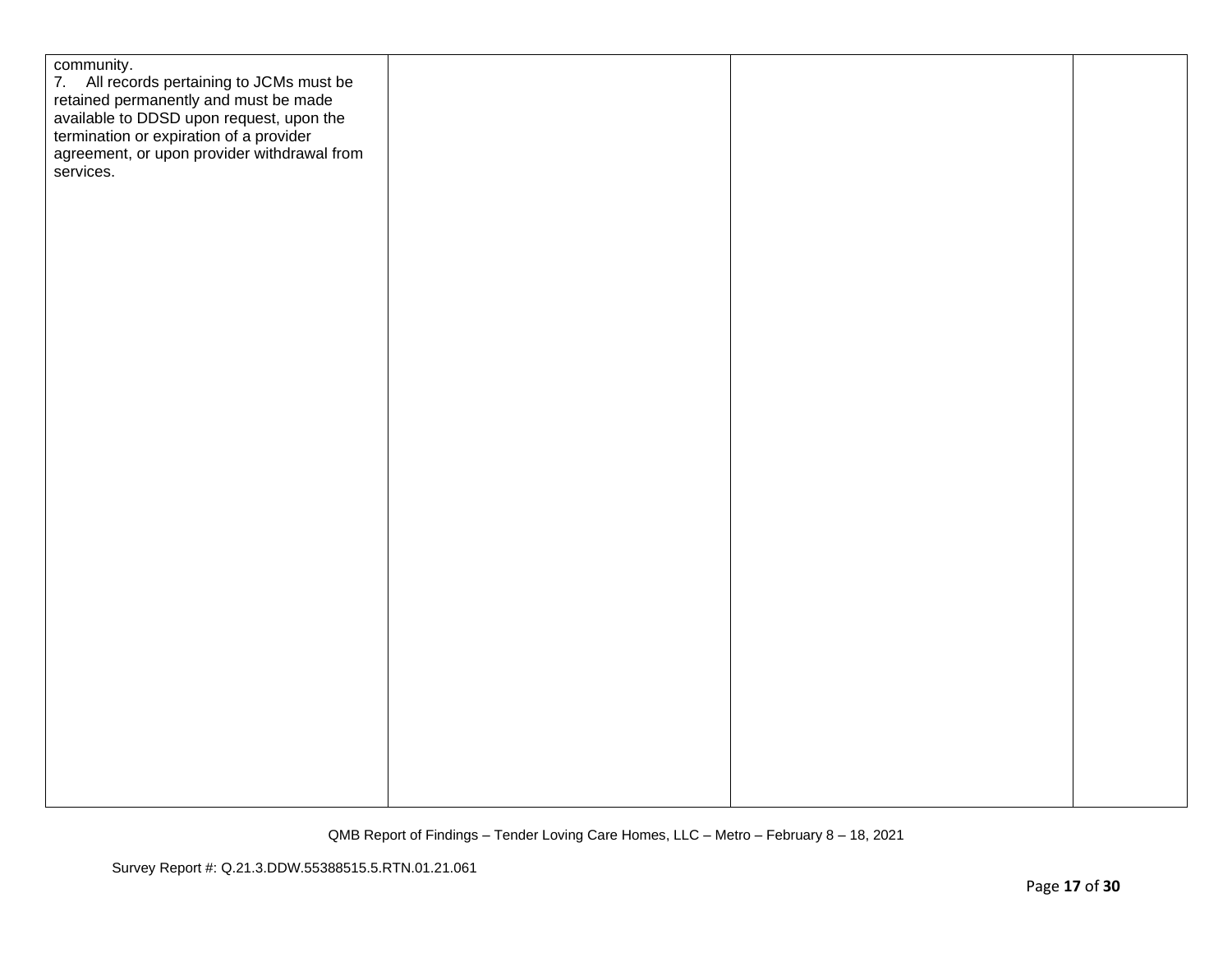| <b>Standard of Care</b>                                                                                                                                                                                                                                                                                               | <b>Deficiencies</b>                                                                     | Agency Plan of Correction, On-going QA/QI<br>and Responsible Party                                      | <b>Completion</b><br><b>Date</b> |  |
|-----------------------------------------------------------------------------------------------------------------------------------------------------------------------------------------------------------------------------------------------------------------------------------------------------------------------|-----------------------------------------------------------------------------------------|---------------------------------------------------------------------------------------------------------|----------------------------------|--|
| Service Domain: Health and Welfare - The state, on an ongoing basis, identifies, addresses and seeks to prevent occurrences of abuse, neglect and<br>exploitation. Individuals shall be afforded their basic human rights. The provider supports individuals to access needed healthcare services in a timely manner. |                                                                                         |                                                                                                         |                                  |  |
| Tag #1A09.1 Medication Delivery PRN                                                                                                                                                                                                                                                                                   | <b>Condition of Participation Level Deficiency</b>                                      |                                                                                                         |                                  |  |
| <b>Medication Administration</b>                                                                                                                                                                                                                                                                                      |                                                                                         |                                                                                                         |                                  |  |
| Developmental Disabilities (DD) Waiver                                                                                                                                                                                                                                                                                | After an analysis of the evidence it has been                                           | Provider:                                                                                               |                                  |  |
| Service Standards 2/26/2018; Re-Issue:                                                                                                                                                                                                                                                                                | determined there is a significant potential for a                                       | <b>State your Plan of Correction for the</b>                                                            |                                  |  |
| 12/28/2018; Eff 1/1/2019                                                                                                                                                                                                                                                                                              | negative outcome to occur.                                                              | deficiencies cited in this tag here (How is the                                                         |                                  |  |
| <b>Chapter 20: Provider Documentation and</b>                                                                                                                                                                                                                                                                         |                                                                                         | deficiency going to be corrected? This can be<br>specific to each deficiency cited or if possible an    |                                  |  |
| <b>Client Records 20.6 Medication</b>                                                                                                                                                                                                                                                                                 | Medication Administration Records (MAR)<br>were reviewed for the month of January 2021. | overall correction?): $\rightarrow$                                                                     |                                  |  |
| <b>Administration Record (MAR):</b> A current<br>Medication Administration Record (MAR) must                                                                                                                                                                                                                          |                                                                                         |                                                                                                         |                                  |  |
| be maintained in all settings where                                                                                                                                                                                                                                                                                   | Based on record review, 2 of 2 individuals had                                          |                                                                                                         |                                  |  |
| medications or treatments are delivered.                                                                                                                                                                                                                                                                              | <b>PRN Medication Administration Records</b>                                            |                                                                                                         |                                  |  |
| Family Living Providers may opt not to use                                                                                                                                                                                                                                                                            | (MAR), which contained missing elements as                                              |                                                                                                         |                                  |  |
| MARs if they are the sole provider who                                                                                                                                                                                                                                                                                | required by standard:                                                                   |                                                                                                         |                                  |  |
| supports the person with medications or                                                                                                                                                                                                                                                                               |                                                                                         |                                                                                                         |                                  |  |
| treatments. However, if there are services                                                                                                                                                                                                                                                                            | Individual #1                                                                           | <b>Provider:</b>                                                                                        |                                  |  |
| provided by unrelated DSP, ANS for                                                                                                                                                                                                                                                                                    | January 2021                                                                            | <b>Enter your ongoing Quality</b>                                                                       |                                  |  |
| Medication Oversight must be budgeted, and a<br>MAR must be created and used by the DSP.                                                                                                                                                                                                                              | Physician's Orders indicated the following                                              | <b>Assurance/Quality Improvement</b>                                                                    |                                  |  |
| Primary and Secondary Provider Agencies are                                                                                                                                                                                                                                                                           | medication were to be given. The following                                              | processes as it related to this tag number                                                              |                                  |  |
| responsible for:                                                                                                                                                                                                                                                                                                      | Medications were not documented on the                                                  | here (What is going to be done? How many                                                                |                                  |  |
| 1. Creating and maintaining either an                                                                                                                                                                                                                                                                                 | <b>Medication Administration Records:</b>                                               | individuals is this going to affect? How often will                                                     |                                  |  |
| electronic or paper MAR in their service                                                                                                                                                                                                                                                                              | • Acetaminophen 325 or 500mg (PRN)                                                      | this be completed? Who is responsible? What<br>steps will be taken if issues are found?): $\rightarrow$ |                                  |  |
| setting. Provider Agencies may use the                                                                                                                                                                                                                                                                                |                                                                                         |                                                                                                         |                                  |  |
| MAR in Therap but are not mandated to                                                                                                                                                                                                                                                                                 | • Antacid (PRN)                                                                         |                                                                                                         |                                  |  |
| do so.                                                                                                                                                                                                                                                                                                                |                                                                                         |                                                                                                         |                                  |  |
| 2. Continually communicating any<br>changes about medications and                                                                                                                                                                                                                                                     | • Chloraseptic Spray (PRN)                                                              |                                                                                                         |                                  |  |
| treatments between Provider Agencies to                                                                                                                                                                                                                                                                               | • Cough Drops (PRN)                                                                     |                                                                                                         |                                  |  |
| assure health and safety.                                                                                                                                                                                                                                                                                             |                                                                                         |                                                                                                         |                                  |  |
| 7. Including the following on the MAR:                                                                                                                                                                                                                                                                                | • Guiatuss (Robitussin/Robitussin DM)                                                   |                                                                                                         |                                  |  |
| a. The name of the person, a                                                                                                                                                                                                                                                                                          | (PRN)                                                                                   |                                                                                                         |                                  |  |
| transcription of the physician's or                                                                                                                                                                                                                                                                                   |                                                                                         |                                                                                                         |                                  |  |
| licensed health care provider's orders                                                                                                                                                                                                                                                                                | • Hydrocodone/Acetaminophen 5/325mg                                                     |                                                                                                         |                                  |  |
| including the brand and generic<br>names for all ordered routine and PRN                                                                                                                                                                                                                                              | (PRN)                                                                                   |                                                                                                         |                                  |  |
| medications or treatments, and the                                                                                                                                                                                                                                                                                    |                                                                                         |                                                                                                         |                                  |  |
| diagnoses for which the medications                                                                                                                                                                                                                                                                                   | • Ibuprofen 200mg (PRN)                                                                 |                                                                                                         |                                  |  |
| or treatments are prescribed;                                                                                                                                                                                                                                                                                         |                                                                                         |                                                                                                         |                                  |  |
|                                                                                                                                                                                                                                                                                                                       | • Ibuprofen 600mg (PRN)                                                                 |                                                                                                         |                                  |  |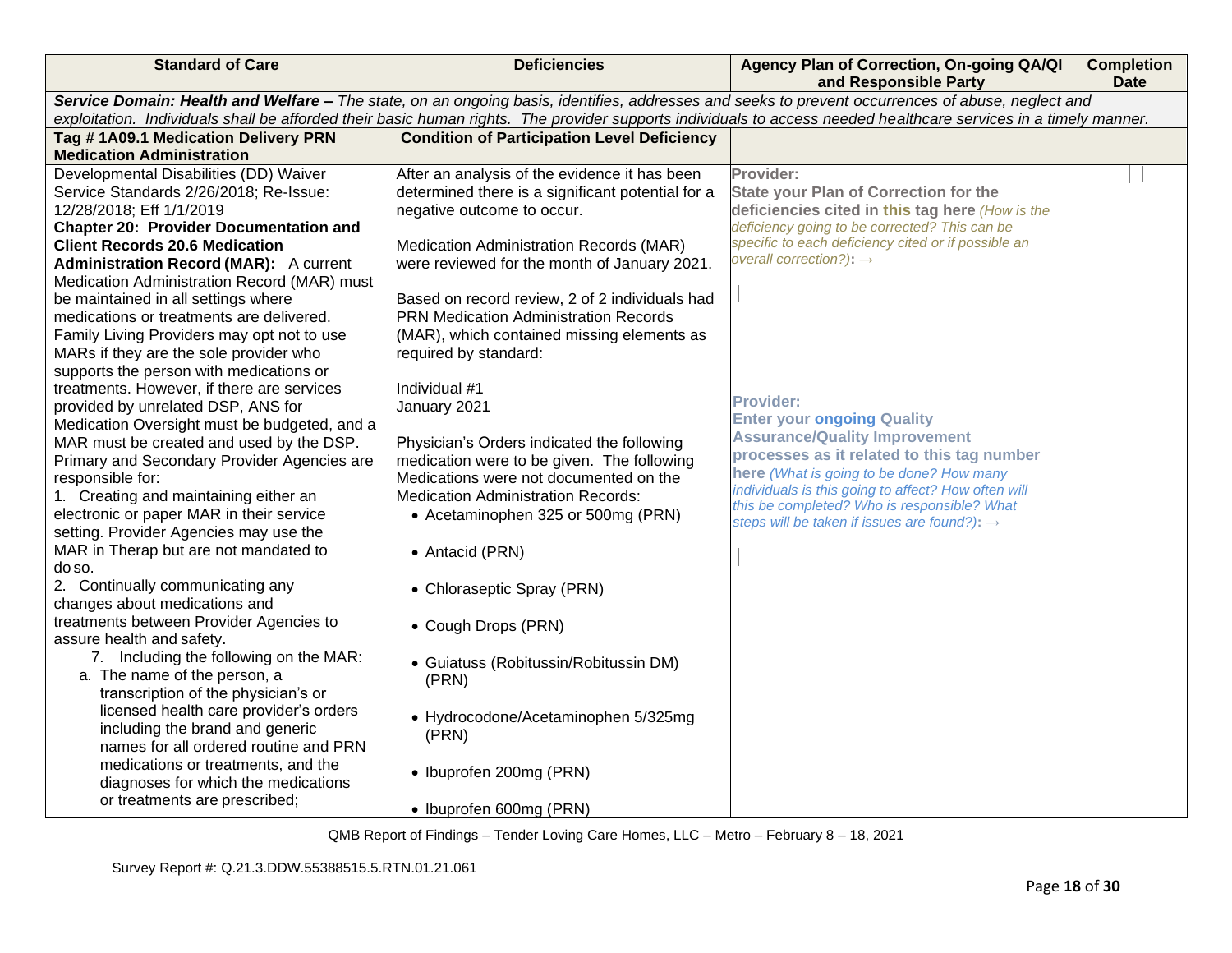| b. The prescribed dosage, frequency<br>and method or route of administration;<br>times and dates of administration for | • Ketoconazole 2% Cream (PRN)                                                            |  |
|------------------------------------------------------------------------------------------------------------------------|------------------------------------------------------------------------------------------|--|
| all ordered routine or PRN<br>prescriptions or treatments; over the                                                    | • Milk of Magnesia (PRN)                                                                 |  |
| counter (OTC) or "comfort"<br>medications or treatments and all self-                                                  | • Mylanta or Maalox Liquid (PRN)                                                         |  |
| selected herbal or vitamin therapy;<br>c. Documentation of all time limited or                                         | • Ocean Mist Nose Spray (PRN)                                                            |  |
| discontinued medications or treatments;<br>d. The initials of the individual                                           | • Pepto Bismol Liquid (PRN)                                                              |  |
| administering or assisting with the<br>medication delivery and a signature                                             | • Triple Antibiotic Ointment (PRN)                                                       |  |
| page or electronic record that<br>designates the full name<br>corresponding to the initials;                           | Individual #2<br>January 2021                                                            |  |
| e. Documentation of refused, missed, or<br>held medications or treatments;                                             | Physician's Orders indicated the following<br>medication were to be given. The following |  |
| f. Documentation of any allergic<br>reaction that occurred due to<br>medication or treatments; and                     | Medications were not documented on the<br><b>Medication Administration Records:</b>      |  |
| g. For PRN medications or treatments:<br>i. instructions for the use of the PRN                                        | • Acetaminophen 325 or 500mg (PRN)                                                       |  |
| medication or treatment which must                                                                                     | • Antacid (PRN)                                                                          |  |
| include observable signs/symptoms or<br>circumstances in which the                                                     | • Chloraseptic Spray (PRN)                                                               |  |
| medication or treatment is to be used<br>and the number of doses that may be                                           | • Cough Drops (PRN)                                                                      |  |
| used in a 24-hour period;<br>ii. clear documentation that the<br>DSP contacted the agency nurse                        | • Guiatuss (Robitussin/Robitussin DM)<br>(PRN)                                           |  |
| prior to assisting with the<br>medication or treatment, unless<br>the DSP is a Family Living                           | • Hydrocodone/Acetaminophen 5/325mg<br>(PRN)                                             |  |
| Provider related by affinity of<br>consanguinity; and                                                                  | • Ibuprofen 200mg (PRN)                                                                  |  |
| iii. documentation of the<br>effectiveness of the PRN                                                                  | • Ibuprofen 600mg (PRN)                                                                  |  |
| medication or treatment.                                                                                               | • Milk of Magnesia (PRN)                                                                 |  |
| <b>Chapter 10 Living Care Arrangements</b>                                                                             | • Mylanta or Maalox Liquid (PRN)                                                         |  |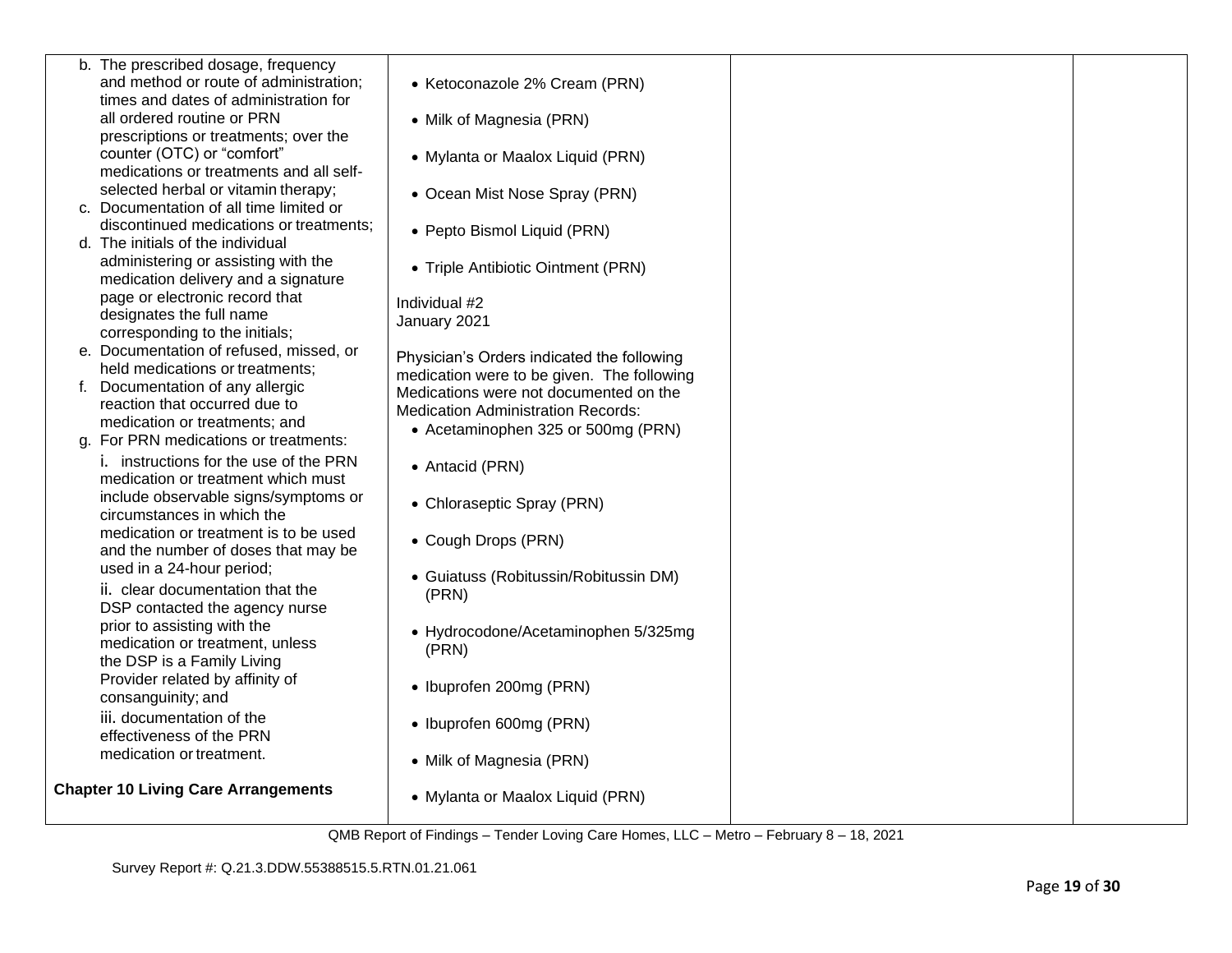| 10.3.4 Medication Assessment and                                              | • Ocean Mist Spray (PRN)           |  |
|-------------------------------------------------------------------------------|------------------------------------|--|
| Delivery:<br>Living Supports Provider Agencies must                           | • Triple Antibiotic Ointment (PRN) |  |
| support and comply with:                                                      |                                    |  |
| 1. the processes identified in the DDSD<br>AWMD training;                     |                                    |  |
| 2. the nursing and DSP functions                                              |                                    |  |
| identified in the Chapter 13.3 Part 2- Adult                                  |                                    |  |
| <b>Nursing Services;</b><br>3. all Board of Pharmacy regulations as noted     |                                    |  |
| in Chapter 16.5 Board of Pharmacy; and                                        |                                    |  |
| 4. documentation requirements in a                                            |                                    |  |
| <b>Medication Administration Record</b><br>(MAR) as described in Chapter 20.6 |                                    |  |
| <b>Medication Administration Record</b>                                       |                                    |  |
| $(MAR)$ .                                                                     |                                    |  |
|                                                                               |                                    |  |
|                                                                               |                                    |  |
|                                                                               |                                    |  |
|                                                                               |                                    |  |
|                                                                               |                                    |  |
|                                                                               |                                    |  |
|                                                                               |                                    |  |
|                                                                               |                                    |  |
|                                                                               |                                    |  |
|                                                                               |                                    |  |
|                                                                               |                                    |  |
|                                                                               |                                    |  |
|                                                                               |                                    |  |
|                                                                               |                                    |  |
|                                                                               |                                    |  |
|                                                                               |                                    |  |
|                                                                               |                                    |  |
|                                                                               |                                    |  |
|                                                                               |                                    |  |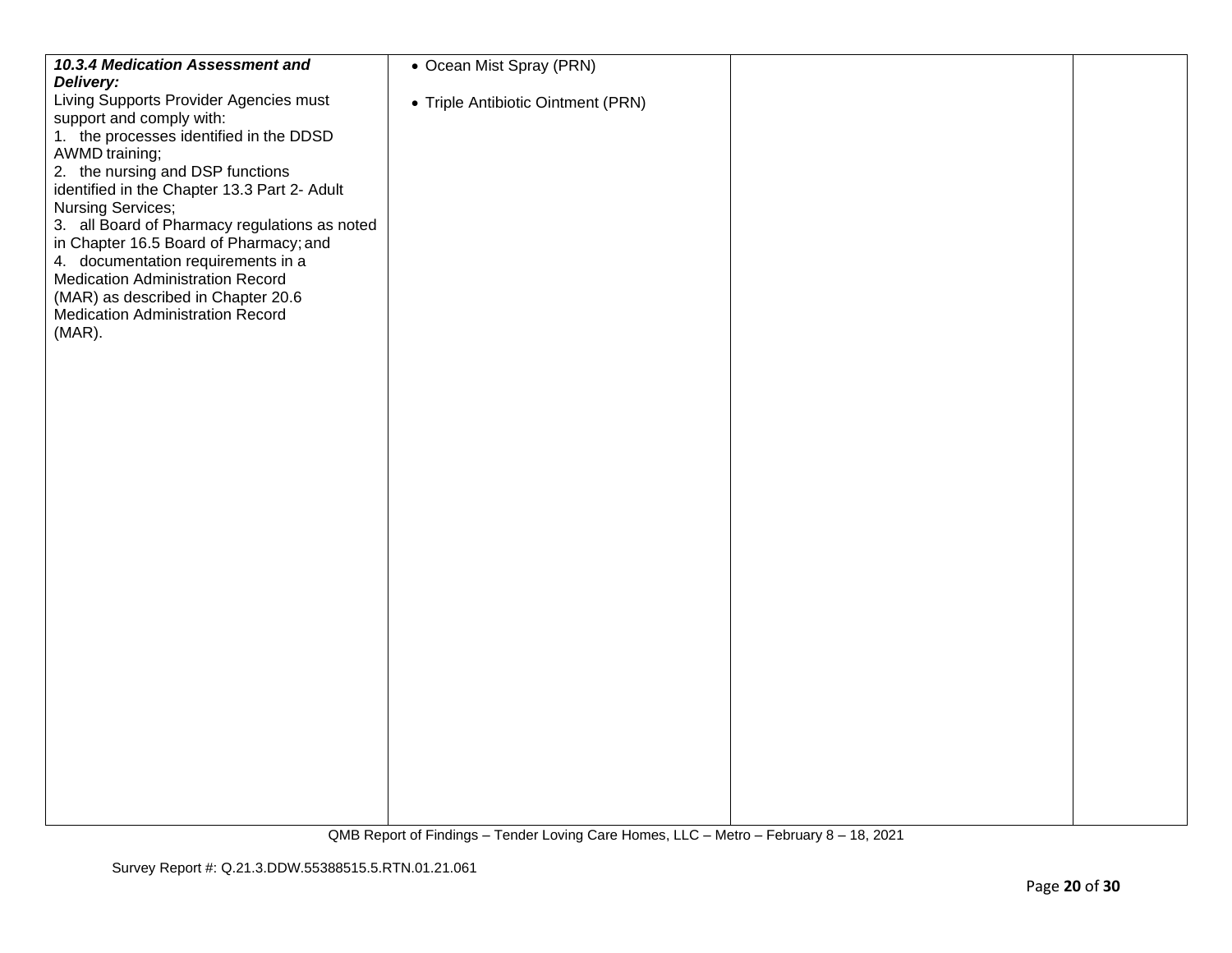| Tag # 1A31 Client Rights / Human Rights           | <b>Condition of Participation Level Deficiency</b> |                                                          |  |
|---------------------------------------------------|----------------------------------------------------|----------------------------------------------------------|--|
| NMAC 7.26.3.11 RESTRICTIONS OR                    | After an analysis of the evidence it has been      | Provider:                                                |  |
| <b>LIMITATION OF CLIENT'S RIGHTS:</b>             | determined there is a significant potential for a  | <b>State your Plan of Correction for the</b>             |  |
| A. A service provider shall not restrict or limit | negative outcome to occur.                         | deficiencies cited in this tag here (How is the          |  |
| a client's rights except:                         |                                                    | deficiency going to be corrected? This can be            |  |
| (1) where the restriction or limitation is        | Based on record review, the Agency did not         | specific to each deficiency cited or if possible an      |  |
| allowed in an emergency and is necessary to       | ensure the rights of Individuals was not           | overall correction?): $\rightarrow$                      |  |
| prevent imminent risk of physical harm to the     | restricted or limited for 1 of 2 Individuals.      |                                                          |  |
| client or another person; or                      |                                                    |                                                          |  |
| (2) where the interdisciplinary team has          | A review of Agency Individual files indicated      |                                                          |  |
| determined that the client's limited capacity     | Human Rights Committee Approval was                |                                                          |  |
| to exercise the right threatens his or her        | required for restrictions.                         |                                                          |  |
| physical safety; or                               |                                                    |                                                          |  |
| (3) as provided for in Section 10.1.14 [now       | No documentation was found regarding               |                                                          |  |
| Subsection N of 7.26.3.10 NMAC].                  | Human Rights Approval for the following:           | <b>Provider:</b>                                         |  |
|                                                   |                                                    | <b>Enter your ongoing Quality</b>                        |  |
| B. Any emergency intervention to prevent          | • Use of 911/Law Enforcement or Emergency          | <b>Assurance/Quality Improvement</b>                     |  |
| physical harm shall be reasonable to prevent      | Services. No evidence found of Human               | processes as it related to this tag number               |  |
| harm, shall be the least restrictive              | Rights Committee approval. (Individual #1)         | here (What is going to be done? How many                 |  |
| intervention necessary to meet the                |                                                    | individuals is this going to affect? How often will      |  |
| emergency, shall be allowed no longer than        |                                                    | this be completed? Who is responsible? What              |  |
| necessary and shall be subject to                 |                                                    | steps will be taken if issues are found?): $\rightarrow$ |  |
| interdisciplinary team (IDT) review. The IDT      |                                                    |                                                          |  |
| upon completion of its review may refer its       |                                                    |                                                          |  |
| findings to the office of quality assurance.      |                                                    |                                                          |  |
| The emergency intervention may be subject         |                                                    |                                                          |  |
| to review by the service provider's behavioral    |                                                    |                                                          |  |
| support committee or human rights                 |                                                    |                                                          |  |
| committee in accordance with the behavioral       |                                                    |                                                          |  |
| support policies or other department              |                                                    |                                                          |  |
| regulation or policy.                             |                                                    |                                                          |  |
| C. The service provider may adopt                 |                                                    |                                                          |  |
| reasonable program policies of general            |                                                    |                                                          |  |
| applicability to clients served by that service   |                                                    |                                                          |  |
| provider that do not violate client rights.       |                                                    |                                                          |  |
| [09/12/94; 01/15/97; Recompiled 10/31/01]         |                                                    |                                                          |  |
|                                                   |                                                    |                                                          |  |
| Developmental Disabilities (DD) Waiver            |                                                    |                                                          |  |
| Service Standards 2/26/2018; Re-Issue:            |                                                    |                                                          |  |
| 12/28/2018; Eff 1/1/2019                          |                                                    |                                                          |  |
| Chapter 2: Human Rights: Civil rights apply       |                                                    |                                                          |  |
| to everyone, including all waiver participants,   |                                                    |                                                          |  |
| family members, guardians, natural supports,      |                                                    |                                                          |  |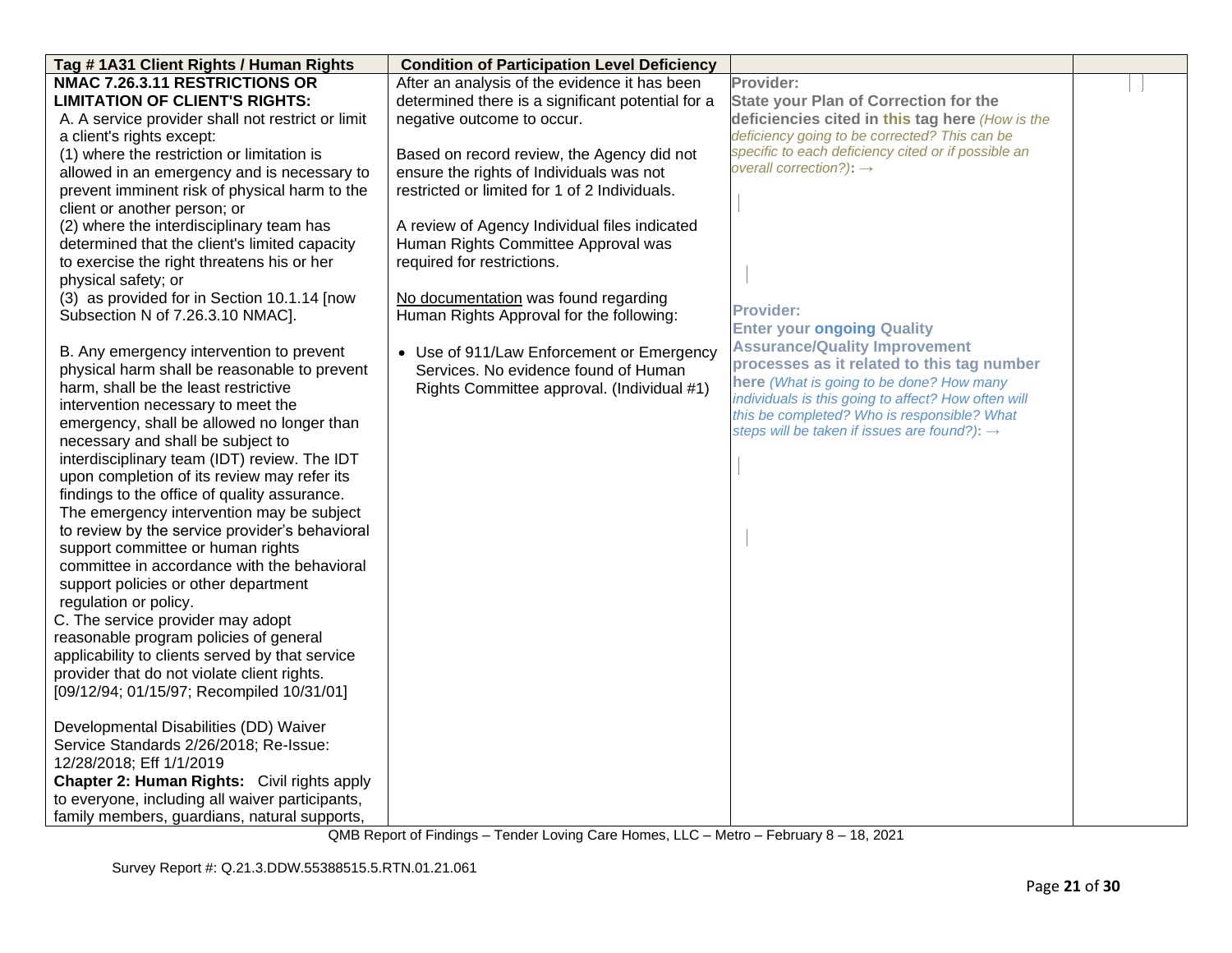| and Provider Agencies. Everyone has a                                                     |  |  |
|-------------------------------------------------------------------------------------------|--|--|
| responsibility to make sure those rights are not                                          |  |  |
| violated. All Provider Agencies play a role in                                            |  |  |
| person-centered planning (PCP) and have an                                                |  |  |
| obligation to contribute to the planning                                                  |  |  |
| process, always focusing on how to best                                                   |  |  |
| support the person.                                                                       |  |  |
|                                                                                           |  |  |
| Chapter 3 Safeguards: 3.3.1 HRC                                                           |  |  |
| <b>Procedural Requirements:</b>                                                           |  |  |
| 1. An invitation to participate in the HRC                                                |  |  |
| meeting of a rights restriction review will be                                            |  |  |
| given to the person (regardless of verbal or                                              |  |  |
| cognitive ability), his/her guardian, and/or a                                            |  |  |
| family member (if desired by the person), and                                             |  |  |
| the Behavior Support Consultant (BSC) at                                                  |  |  |
| least 10 working days prior to the meeting                                                |  |  |
| (except for in emergency situations). If the                                              |  |  |
| person (and/or the guardian) does not wish to                                             |  |  |
| attend, his/her stated preferences may be                                                 |  |  |
| brought to the meeting by someone whom the                                                |  |  |
| person chooses as his/her representative.                                                 |  |  |
| 2. The Provider Agencies that are seeking to                                              |  |  |
| temporarily limit the person's right(s) (e.g.,                                            |  |  |
| Living Supports, Community Inclusion, or BSC)                                             |  |  |
| are required to support the person's informed                                             |  |  |
| consent regarding the rights restriction, as well                                         |  |  |
| as their timely participation in the review.                                              |  |  |
| 3. The plan's author, designated staff (e.g.,                                             |  |  |
| agency service coordinator) and/or the CM                                                 |  |  |
| makes a written or oral presentation to the                                               |  |  |
| HRC.                                                                                      |  |  |
| 4. The results of the HRC review are reported                                             |  |  |
| in writing to the person supported, the                                                   |  |  |
| guardian, the BSC, the mental health or other<br>specialized therapy provider, and the CM |  |  |
| within three working days of the meeting.                                                 |  |  |
| 5. HRC committees are required to meet at                                                 |  |  |
| least on a quarterly basis.                                                               |  |  |
| 6. A quorum to conduct an HRC meeting is at                                               |  |  |
| least three voting members eligible to vote in                                            |  |  |
| each situation and at least one must be a                                                 |  |  |
| community member at large.                                                                |  |  |
|                                                                                           |  |  |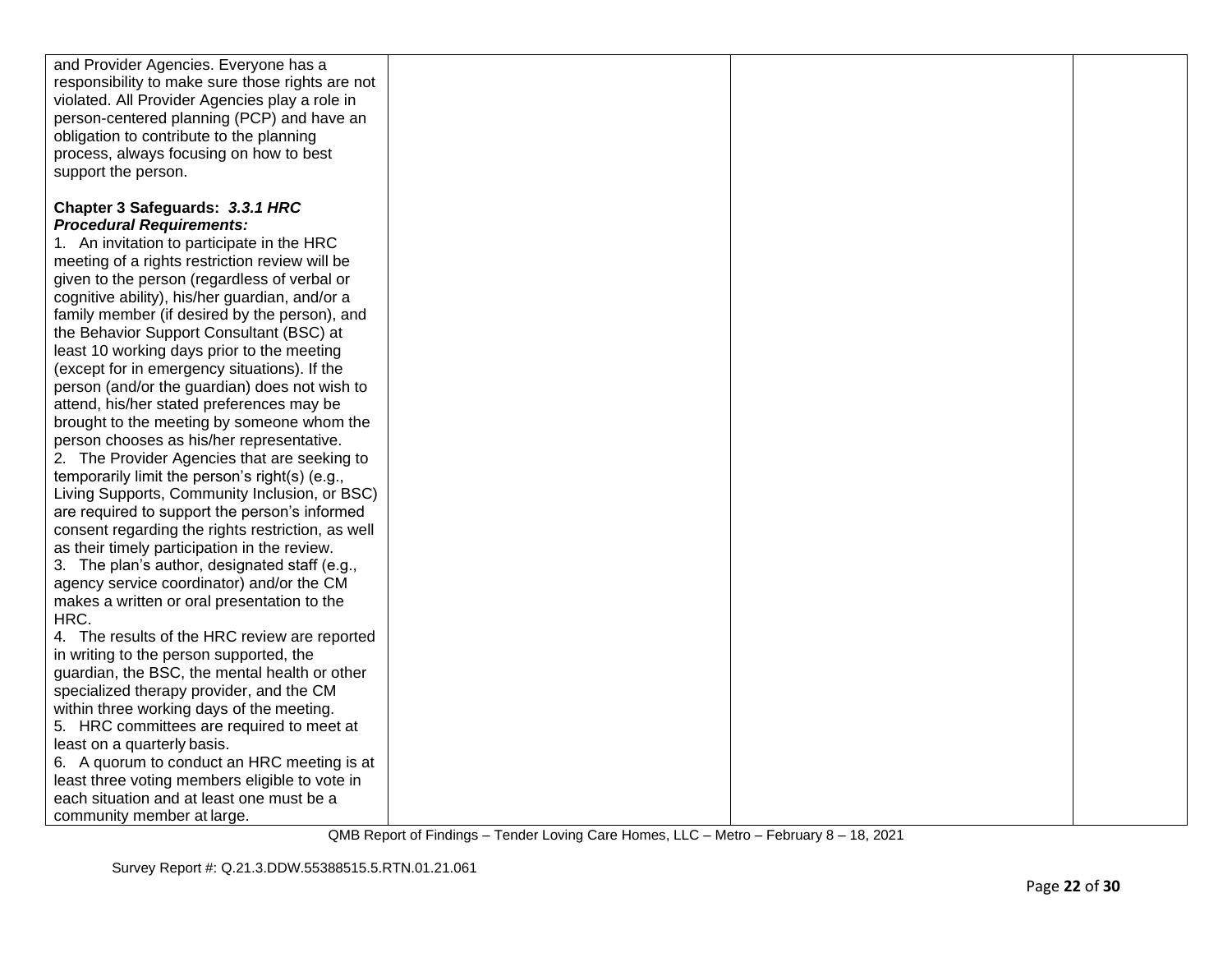| 7. HRC members who are directly involved in         |  |  |
|-----------------------------------------------------|--|--|
| the services provided to the person must            |  |  |
| excuse themselves from voting in that               |  |  |
| situation.                                          |  |  |
| Each HRC is required to have a provision for        |  |  |
| emergency approval of rights restrictions           |  |  |
| based upon credible threats of harm against         |  |  |
| self or others that may arise between               |  |  |
| scheduled HRC meetings (e.g., locking up            |  |  |
| sharp knives after a serious attempt to injure      |  |  |
| self or others or a disclosure, with a credible     |  |  |
| plan, to seriously injure or kill someone). The     |  |  |
| confidential and HIPAA compliant emergency          |  |  |
| meeting may be via telephone, video or              |  |  |
| conference call, or secure email. Procedures        |  |  |
| may include an initial emergency phone              |  |  |
| meeting, and a subsequent follow-up                 |  |  |
| emergency meeting in complex and/or ongoing         |  |  |
| situations.                                         |  |  |
| 8. The HRC with primary responsibility for          |  |  |
| implementation of the rights restriction will       |  |  |
| record all meeting minutes on an individual         |  |  |
| basis, i.e., each meeting discussion for an         |  |  |
| individual will be recorded separately, and         |  |  |
| minutes of all meetings will be retained at the     |  |  |
| agency for at least six years from the final date   |  |  |
| of continuance of the restriction.                  |  |  |
|                                                     |  |  |
| 3.3.3 HRC and Behavioral Support: The               |  |  |
| HRC reviews temporary restrictions of rights        |  |  |
| that are related to medical issues or health and    |  |  |
| safety considerations such as decreased             |  |  |
| mobility (e.g., the use of bed rails due to risk of |  |  |
| falling during the night while getting out of       |  |  |
| bed). However, other temporary restrictions         |  |  |
| may be implemented because of health and            |  |  |
| safety considerations arising from behavioral       |  |  |
| issues.                                             |  |  |
| Positive Behavioral Supports (PBS) are              |  |  |
| mandated and used when behavioral support           |  |  |
| is needed and desired by the person and/or          |  |  |
| the IDT. PBS emphasizes the acquisition and         |  |  |
| maintenance of positive skills (e.g. building       |  |  |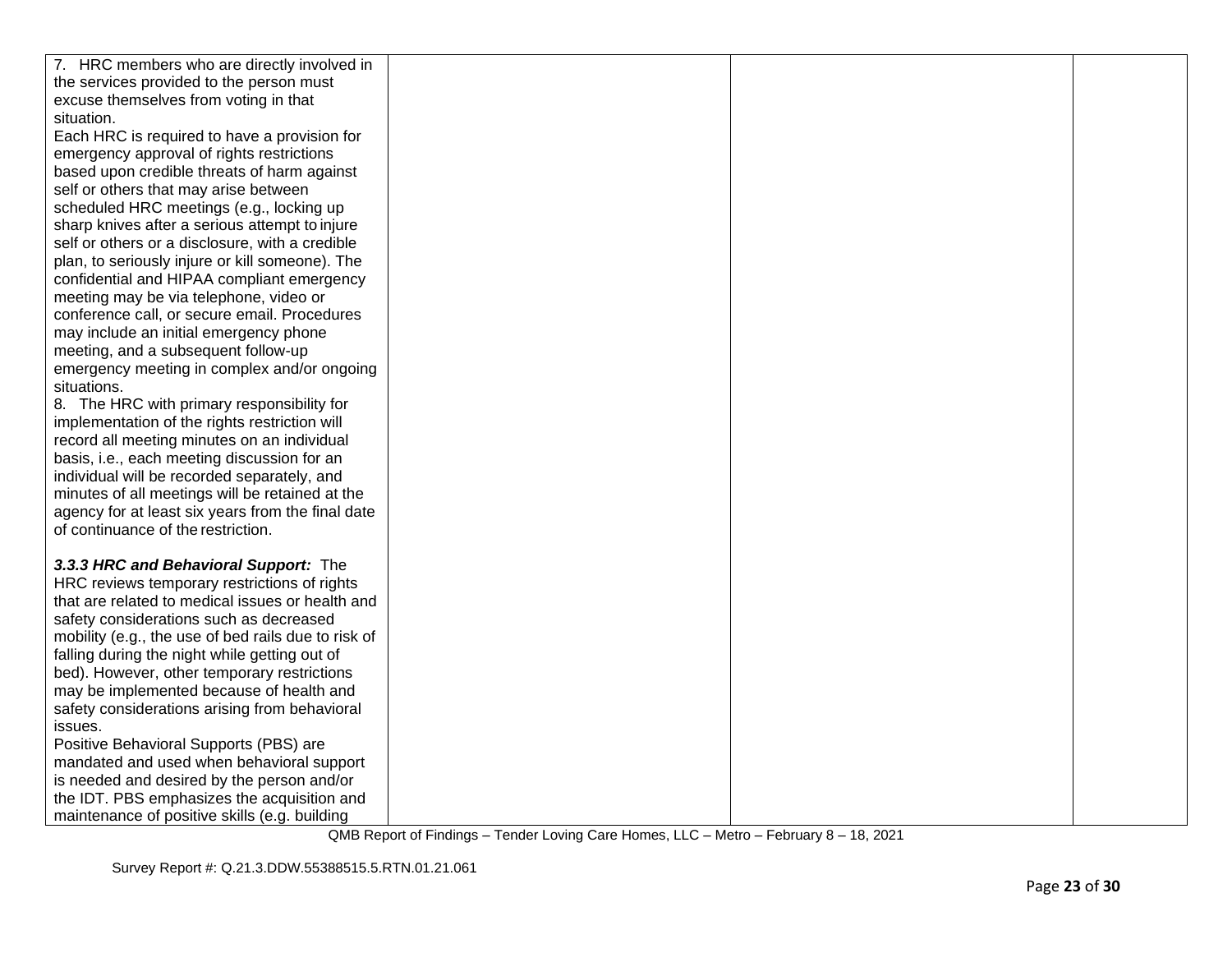|     | healthy relationships) to increase the person's                                   |  |  |
|-----|-----------------------------------------------------------------------------------|--|--|
|     | quality of life understanding that a natural                                      |  |  |
|     | reduction in other challenging behaviors will                                     |  |  |
|     | follow. At times, aversive interventions may be                                   |  |  |
|     | temporarily included as a part of a person's                                      |  |  |
|     | behavioral support (usually in the BCIP), and                                     |  |  |
|     | therefore, need to be reviewed prior to                                           |  |  |
|     | implementation as well as periodically while                                      |  |  |
|     | the restrictive intervention is in place. PBSPs                                   |  |  |
|     | not containing aversive interventions do not                                      |  |  |
|     | require HRC review or approval.                                                   |  |  |
|     | Plans (e.g., ISPs, PBSPs, BCIPs PPMPs,                                            |  |  |
|     | and/or RMPs) that contain any aversive                                            |  |  |
|     | interventions are submitted to the HRC in                                         |  |  |
|     | advance of a meeting, except in emergency                                         |  |  |
|     | situations.                                                                       |  |  |
|     |                                                                                   |  |  |
|     | 3.3.4 Interventions Requiring HRC Review                                          |  |  |
|     | and Approval: HRCs must review prior to                                           |  |  |
|     | implementation, any plans (e.g. ISPs, PBSPs,                                      |  |  |
|     | BCIPs and/or PPMPs, RMPs), with strategies,                                       |  |  |
|     | including but not limited to:                                                     |  |  |
| 1.  | response cost;                                                                    |  |  |
| 2.  | restitution;                                                                      |  |  |
| 3.  | emergency physical restraint (EPR);                                               |  |  |
| 4.  | routine use of law enforcement as part of                                         |  |  |
|     | a BCIP;                                                                           |  |  |
| 5.  | routine use of emergency hospitalization                                          |  |  |
|     | procedures as part of a BCIP;                                                     |  |  |
| 6.  | use of point systems;                                                             |  |  |
| 7.  | use of intense, highly structured, and                                            |  |  |
|     | specialized treatment strategies,                                                 |  |  |
|     | including level systems with response                                             |  |  |
| 8.  | cost or failure to earn components;<br>a 1:1 staff to person ratio for behavioral |  |  |
|     | reasons, or, very rarely, a 2:1 staff to                                          |  |  |
|     | person ratio for behavioral or medical                                            |  |  |
|     | reasons:                                                                          |  |  |
| 9.  | use of PRN psychotropic medications;                                              |  |  |
| 10. | use of protective devices for behavioral                                          |  |  |
|     | purposes (e.g., helmets for head                                                  |  |  |
|     | banging, Posey gloves for biting hand);                                           |  |  |
|     |                                                                                   |  |  |
|     | 11. use of bed rails;                                                             |  |  |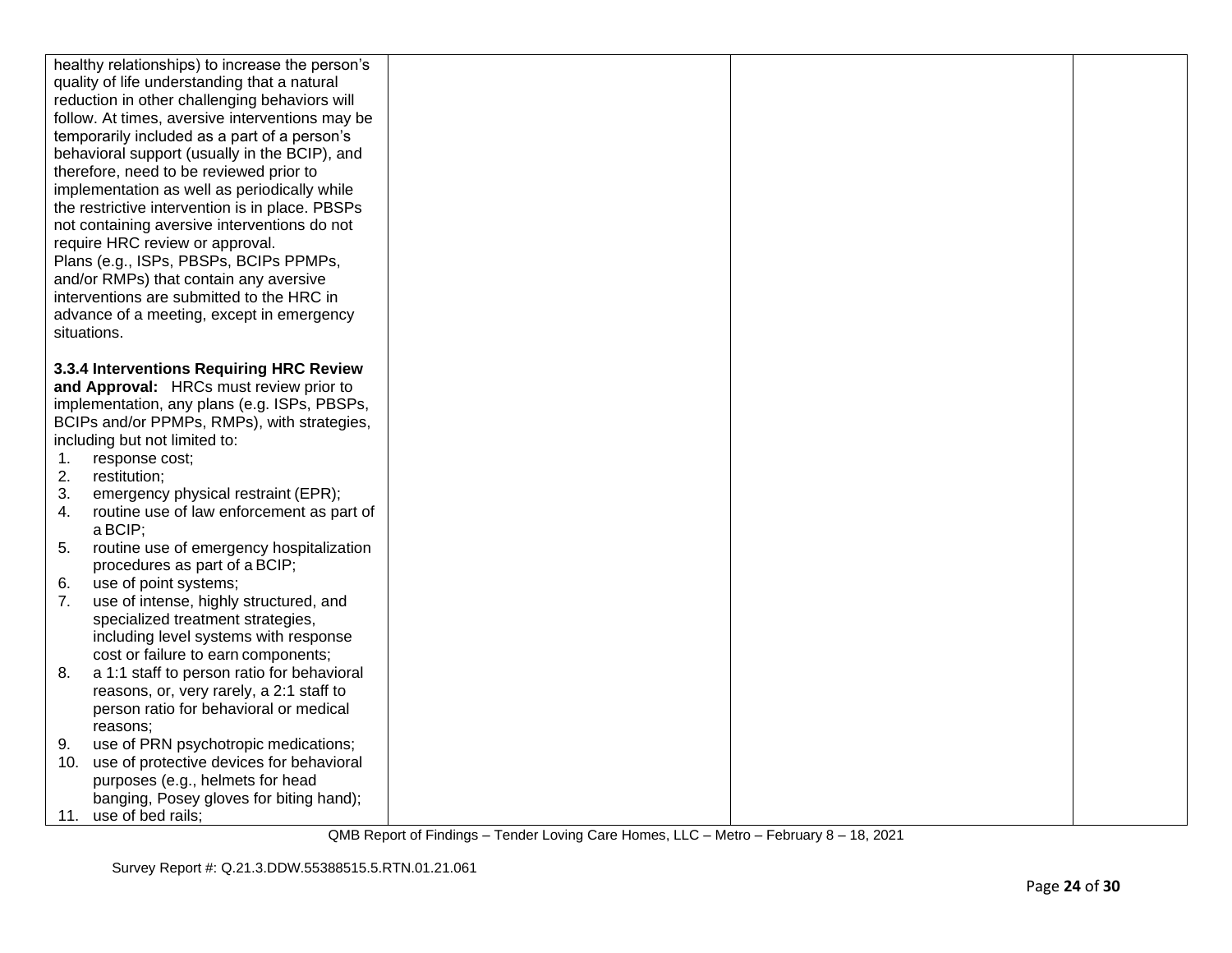| 12. use of a device and/or monitoring system<br>through PST may impact the person's<br>privacy or other rights; or<br>13. use of any alarms to alert staff to a<br>person's whereabouts.                                                                                                                                                                                          |  |  |
|-----------------------------------------------------------------------------------------------------------------------------------------------------------------------------------------------------------------------------------------------------------------------------------------------------------------------------------------------------------------------------------|--|--|
| 3.4 Emergency Physical Restraint (EPR):<br>Every person shall be free from the use of<br>restrictive physical crisis intervention<br>measures that are unnecessary. Provider<br>Agencies who support people who may<br>occasionally need intervention such as<br>Emergency Physical Restraint (EPR) are<br>required to institute procedures to maximize<br>safety.                |  |  |
| 3.4.5 Human Rights Committee: The HRC<br>reviews use of EPR. The BCIP may not be<br>implemented without HRC review and approval<br>whenever EPR or other restrictive measure(s)<br>are included. Provider Agencies with an HRC<br>are required to ensure that the HRCs:<br>participate in training regarding required<br>1.<br>constitution and oversight activities for<br>HRCs; |  |  |
| review any BCIP, that include the use of<br>2.<br>EPR<br>occur at least annually, occur in any<br>3.<br>quarter where EPR is used, and occur<br>whenever any change to the BCIP is<br>considered;<br>maintain HRC minutes approving or<br>4.                                                                                                                                      |  |  |
| disallowing the use of EPR as written in a<br>BCIP; and                                                                                                                                                                                                                                                                                                                           |  |  |
| maintain HRC minutes of meetings<br>5.<br>reviewing the implementation of the BCIP<br>when EPR is used.                                                                                                                                                                                                                                                                           |  |  |
|                                                                                                                                                                                                                                                                                                                                                                                   |  |  |
|                                                                                                                                                                                                                                                                                                                                                                                   |  |  |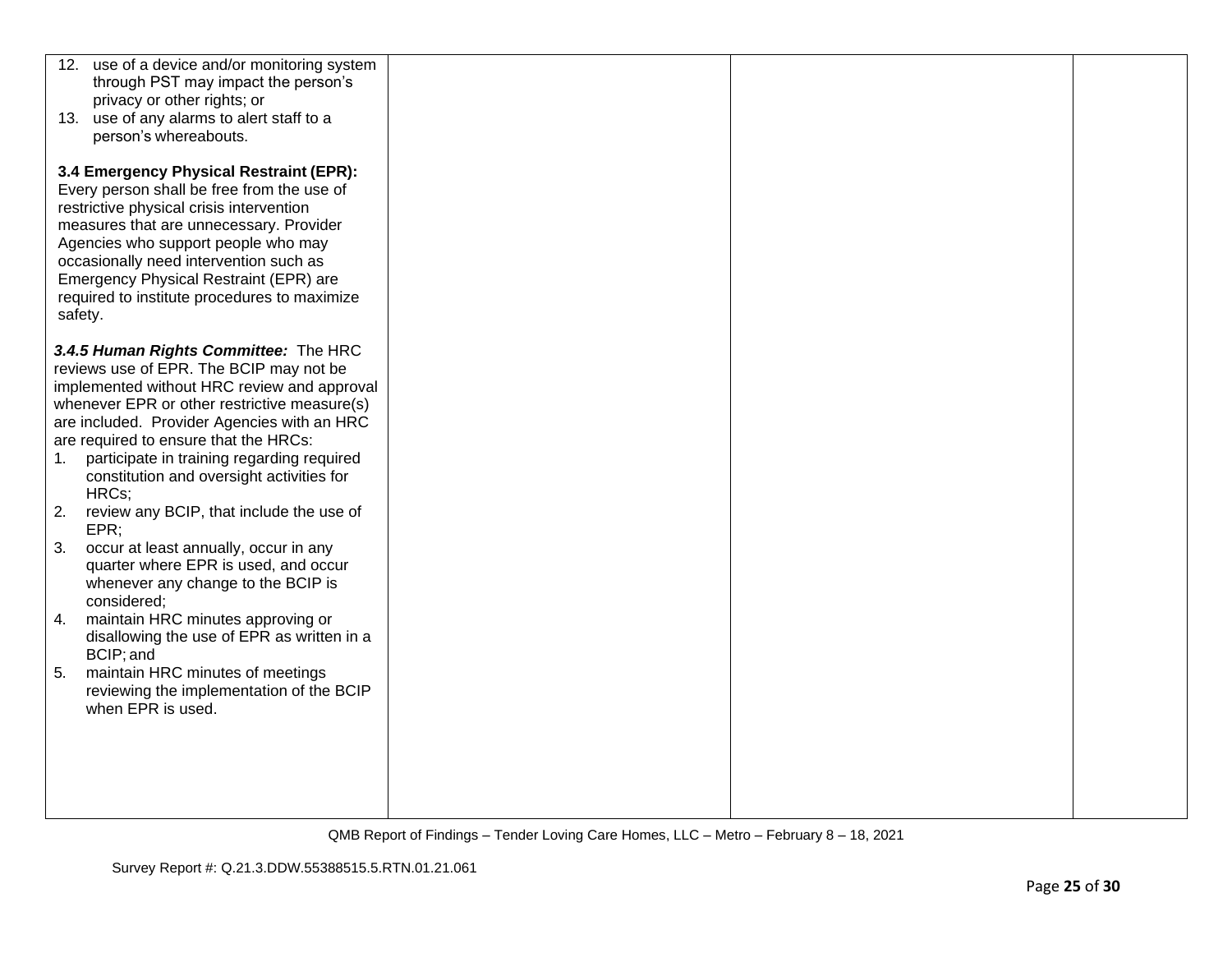| <b>Standard of Care</b>                                     | <b>Deficiencies</b>                               | Agency Plan of Correction, On-going QA/QI<br>and Responsible Party                                                                                    | <b>Completion</b><br><b>Date</b> |
|-------------------------------------------------------------|---------------------------------------------------|-------------------------------------------------------------------------------------------------------------------------------------------------------|----------------------------------|
|                                                             |                                                   | Service Domain: Medicaid Billing/Reimbursement - State financial oversight exists to assure that claims are coded and paid for in accordance with the |                                  |
| reimbursement methodology specified in the approved waiver. |                                                   |                                                                                                                                                       |                                  |
| Tag #1A12 All Services Reimbursement                        | <b>No Deficient Practices Found</b>               |                                                                                                                                                       |                                  |
| Developmental Disabilities (DD) Waiver Service              | Based on record review, the Agency                |                                                                                                                                                       |                                  |
| Standards 2/26/2018; Re-Issue: 12/28/2018; Eff              | maintained all the records necessary to fully     |                                                                                                                                                       |                                  |
| 1/1/2019                                                    | disclose the nature, quality, amount and          |                                                                                                                                                       |                                  |
| <b>Chapter 21: Billing Requirements: 21.4</b>               | medical necessity of services furnished to an     |                                                                                                                                                       |                                  |
| <b>Recording Keeping and Documentation</b>                  | eligible recipient who is currently receiving for |                                                                                                                                                       |                                  |
| <b>Requirements: DD Waiver Provider Agencies</b>            | 2 of 2 individuals.                               |                                                                                                                                                       |                                  |
| must maintain all records necessary to                      |                                                   |                                                                                                                                                       |                                  |
| demonstrate proper provision of services for                | Progress notes and billing records supported      |                                                                                                                                                       |                                  |
| Medicaid billing. At a minimum, Provider                    | billing activities for the month of December      |                                                                                                                                                       |                                  |
| Agencies must adhere to the following:                      | 2020 for the following services:                  |                                                                                                                                                       |                                  |
| The level and type of service provided must<br>1.           |                                                   |                                                                                                                                                       |                                  |
| be supported in the ISP and have an approved                | • Supported Living                                |                                                                                                                                                       |                                  |
| budget prior to service delivery and billing.               |                                                   |                                                                                                                                                       |                                  |
| 2. Comprehensive documentation of direct                    |                                                   |                                                                                                                                                       |                                  |
| service delivery must include, at a minimum:                |                                                   |                                                                                                                                                       |                                  |
| a. the agency name;                                         |                                                   |                                                                                                                                                       |                                  |
| the name of the recipient of the service;<br>b.             |                                                   |                                                                                                                                                       |                                  |
| the location of theservice;<br>c.                           |                                                   |                                                                                                                                                       |                                  |
| the date of the service;<br>d.                              |                                                   |                                                                                                                                                       |                                  |
| the type of service;<br>е.                                  |                                                   |                                                                                                                                                       |                                  |
| the start and end times of theservice;                      |                                                   |                                                                                                                                                       |                                  |
| the signature and title of each staff<br>a.                 |                                                   |                                                                                                                                                       |                                  |
| member who documents their time; and                        |                                                   |                                                                                                                                                       |                                  |
| h. the nature of services.                                  |                                                   |                                                                                                                                                       |                                  |
| 3. A Provider Agency that receives payment for              |                                                   |                                                                                                                                                       |                                  |
| treatment, services, or goods must retain all               |                                                   |                                                                                                                                                       |                                  |
| medical and business records for a period of at             |                                                   |                                                                                                                                                       |                                  |
| least six years from the last payment date, until           |                                                   |                                                                                                                                                       |                                  |
| ongoing audits are settled, or until involvement of         |                                                   |                                                                                                                                                       |                                  |
| the state Attorney General is completed                     |                                                   |                                                                                                                                                       |                                  |
| regarding settlement of any claim, whichever is             |                                                   |                                                                                                                                                       |                                  |
| longer.                                                     |                                                   |                                                                                                                                                       |                                  |
| 4. A Provider Agency that receives payment for              |                                                   |                                                                                                                                                       |                                  |
| treatment, services or goods must retain all                |                                                   |                                                                                                                                                       |                                  |
| medical and business records relating to any of             |                                                   |                                                                                                                                                       |                                  |
| the following for a period of at least six years            |                                                   |                                                                                                                                                       |                                  |
| from the payment date:                                      |                                                   |                                                                                                                                                       |                                  |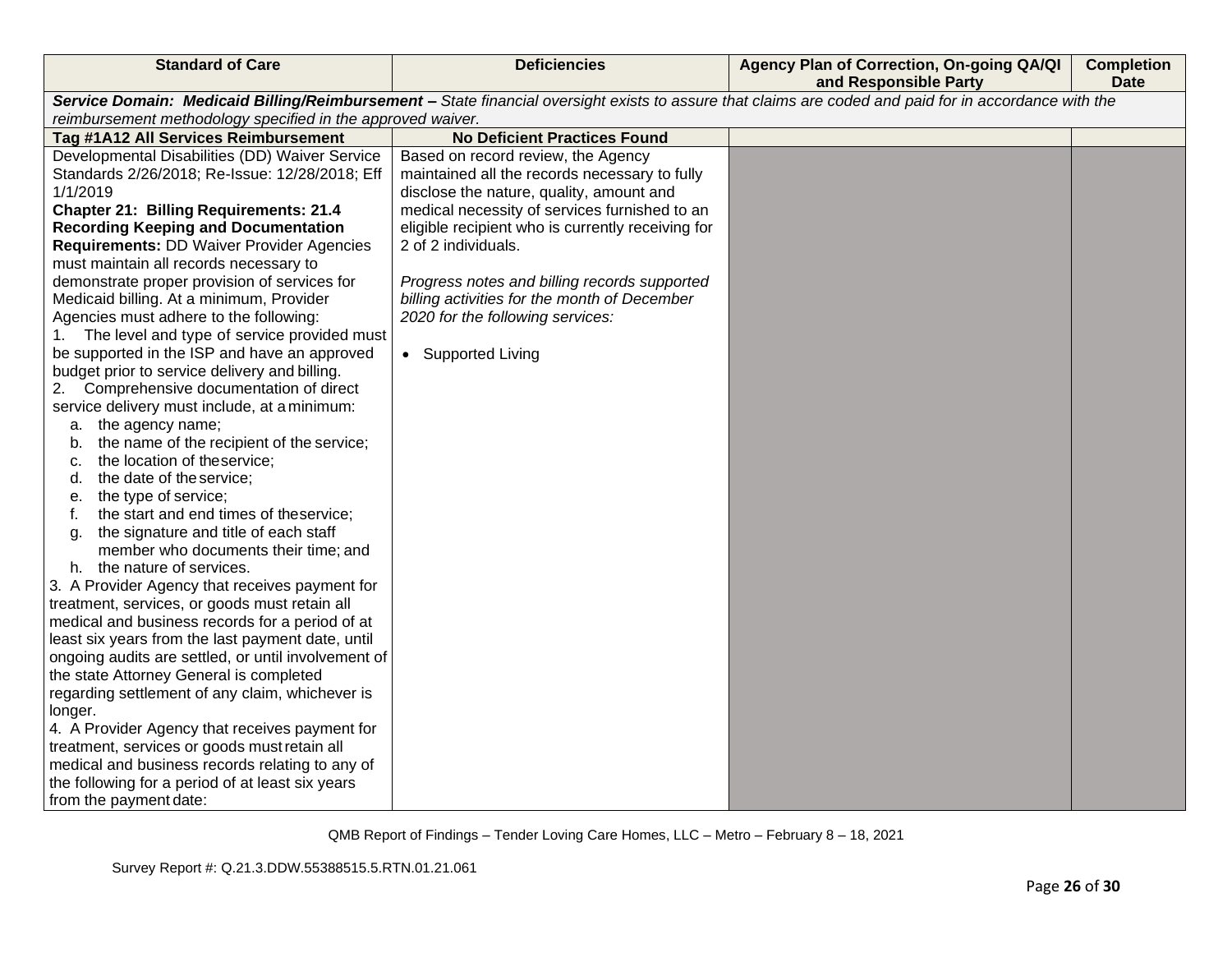| treatment or care of any eligible recipient;<br>а.  |  |  |
|-----------------------------------------------------|--|--|
| services or goods provided to any eligible<br>b.    |  |  |
| recipient;                                          |  |  |
| c. amounts paid by MAD on behalf of any             |  |  |
| eligible recipient; and                             |  |  |
| d. any records required by MAD for the              |  |  |
| administration of Medicaid.                         |  |  |
|                                                     |  |  |
| 21.9 Billable Units: The unit of billing depends    |  |  |
| on the service type. The unit may be a 15-          |  |  |
| minute interval, a daily unit, a monthly unit or a  |  |  |
| dollar amount. The unit of billing is identified in |  |  |
| the current DD Waiver Rate Table. Provider          |  |  |
| Agencies must correctly report service units.       |  |  |
|                                                     |  |  |
| 21.9.1 Requirements for Daily Units: For            |  |  |
| services billed in daily units, Provider Agencies   |  |  |
| must adhere to the following:                       |  |  |
| 1. A day is considered 24 hours from midnight       |  |  |
| to midnight.                                        |  |  |
| 2. If 12 or fewer hours of service are provided,    |  |  |
| then one-half unit shall be billed. A whole unit    |  |  |
| can be billed if more than 12 hours of service is   |  |  |
| provided during a 24-hour period.                   |  |  |
| 3. The maximum allowable billable units cannot      |  |  |
| exceed 340 calendar days per ISP year or 170        |  |  |
| calendar days per six months.                       |  |  |
| 4. When a person transitions from one Provider      |  |  |
| Agency to another during the ISP year, a standard   |  |  |
| formula to calculate the units billed by each       |  |  |
| Provider Agency must be applied as follows:         |  |  |
| a. The discharging Provider Agency bills the        |  |  |
| number of calendar days that services were          |  |  |
| provided multiplied by .93 (93%).                   |  |  |
| b. The receiving Provider Agency bills the          |  |  |
| remaining days up to 340 for the ISP year.          |  |  |
|                                                     |  |  |
| 21.9.2 Requirements for Monthly Units: For          |  |  |
| services billed in monthly units, a Provider        |  |  |
| Agency must adhere to the following:                |  |  |
| 1. A month is considered a period of 30             |  |  |
| calendar days.                                      |  |  |
| 2. At least one hour of face-to-face billable       |  |  |
|                                                     |  |  |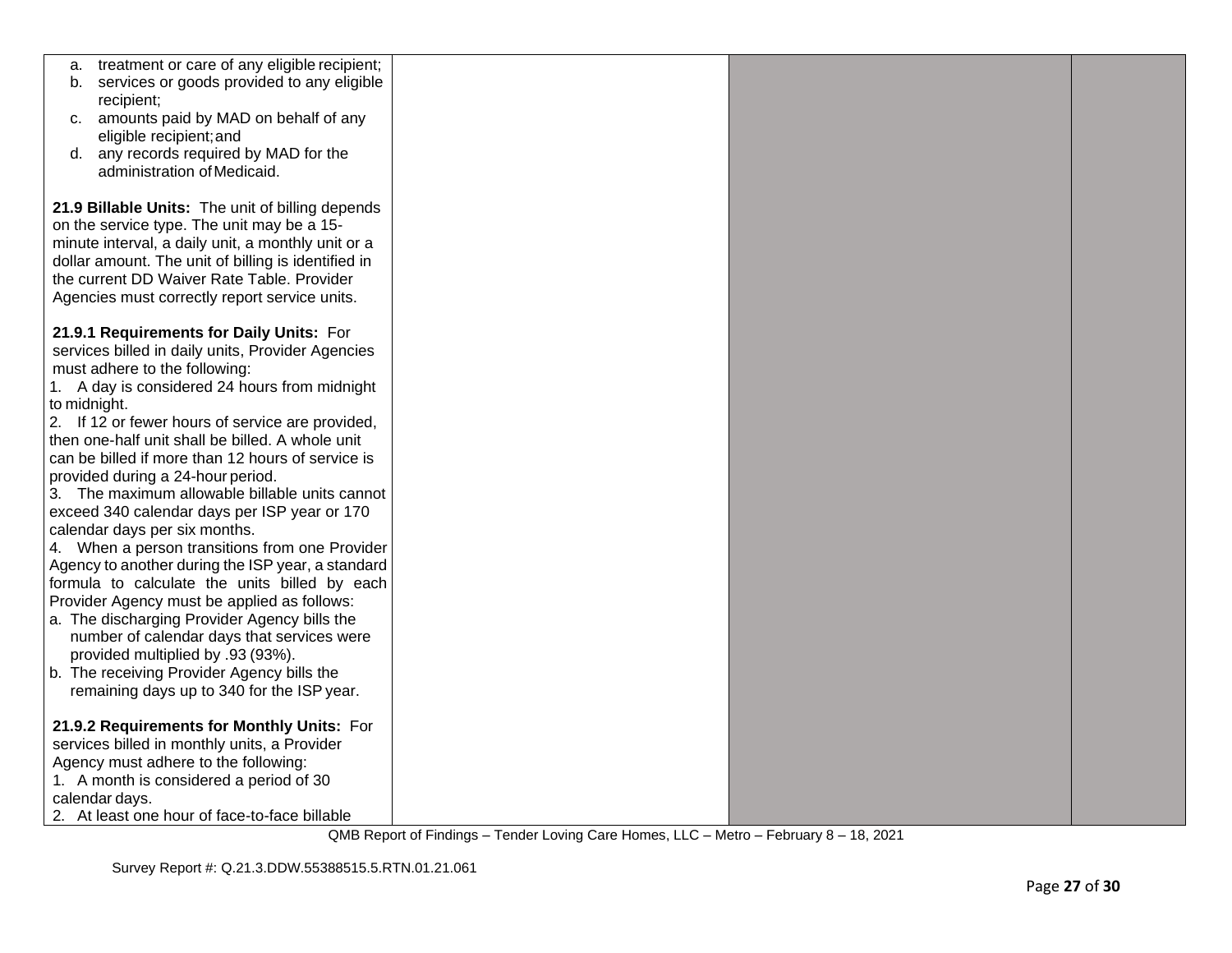| services shall be provided during a calendar                                                        |  |  |
|-----------------------------------------------------------------------------------------------------|--|--|
| month where any portion of a monthly unit is                                                        |  |  |
| billed.                                                                                             |  |  |
| 3. Monthly units can be prorated by a half unit.<br>4. Agency transfers not occurring at the        |  |  |
| beginning of the 30-day interval are required to                                                    |  |  |
| be coordinated in the middle of the 30-day                                                          |  |  |
| interval so that the discharging and receiving                                                      |  |  |
| agency receive a half unit.                                                                         |  |  |
|                                                                                                     |  |  |
| 21.9.3 Requirements for 15-minute and                                                               |  |  |
| hourly units: For services billed in 15-minute or                                                   |  |  |
| hourly intervals, Provider Agencies must adhere                                                     |  |  |
| to the following:                                                                                   |  |  |
| 1. When time spent providing the service is not                                                     |  |  |
| exactly 15 minutes or one hour, Provider                                                            |  |  |
| Agencies are responsible for reporting time                                                         |  |  |
| correctly following NMAC 8.302.2.                                                                   |  |  |
| 2. Services that last in their entirety less than                                                   |  |  |
| eight minutes cannot be billed.                                                                     |  |  |
| NMAC 8.302.1.17 Effective Date 9-15-08                                                              |  |  |
| <b>Record Keeping and Documentation</b>                                                             |  |  |
| Requirements - A provider must maintain all                                                         |  |  |
| the records necessary to fully disclose the                                                         |  |  |
| nature, quality, amount and medical necessity of                                                    |  |  |
| services furnished to an eligible recipient who is                                                  |  |  |
| currently receiving or who has received services                                                    |  |  |
| in the past.                                                                                        |  |  |
| Detail Required in Records - Provider Records                                                       |  |  |
| must be sufficiently detailed to substantiate the                                                   |  |  |
| date, time, eligible recipient name, rendering,                                                     |  |  |
| attending, ordering or prescribing provider; level                                                  |  |  |
| and quantity of services, length of a session of<br>service billed, diagnosis and medical necessity |  |  |
| of any service Treatment plans or other                                                             |  |  |
| plans of care must be sufficiently detailed to                                                      |  |  |
| substantiate the level of need, supervision, and                                                    |  |  |
| direction and service(s) needed by the eligible                                                     |  |  |
| recipient.                                                                                          |  |  |
| <b>Services Billed by Units of Time -</b>                                                           |  |  |
| Services billed on the basis of time units spent                                                    |  |  |
| with an eligible recipient must be sufficiently                                                     |  |  |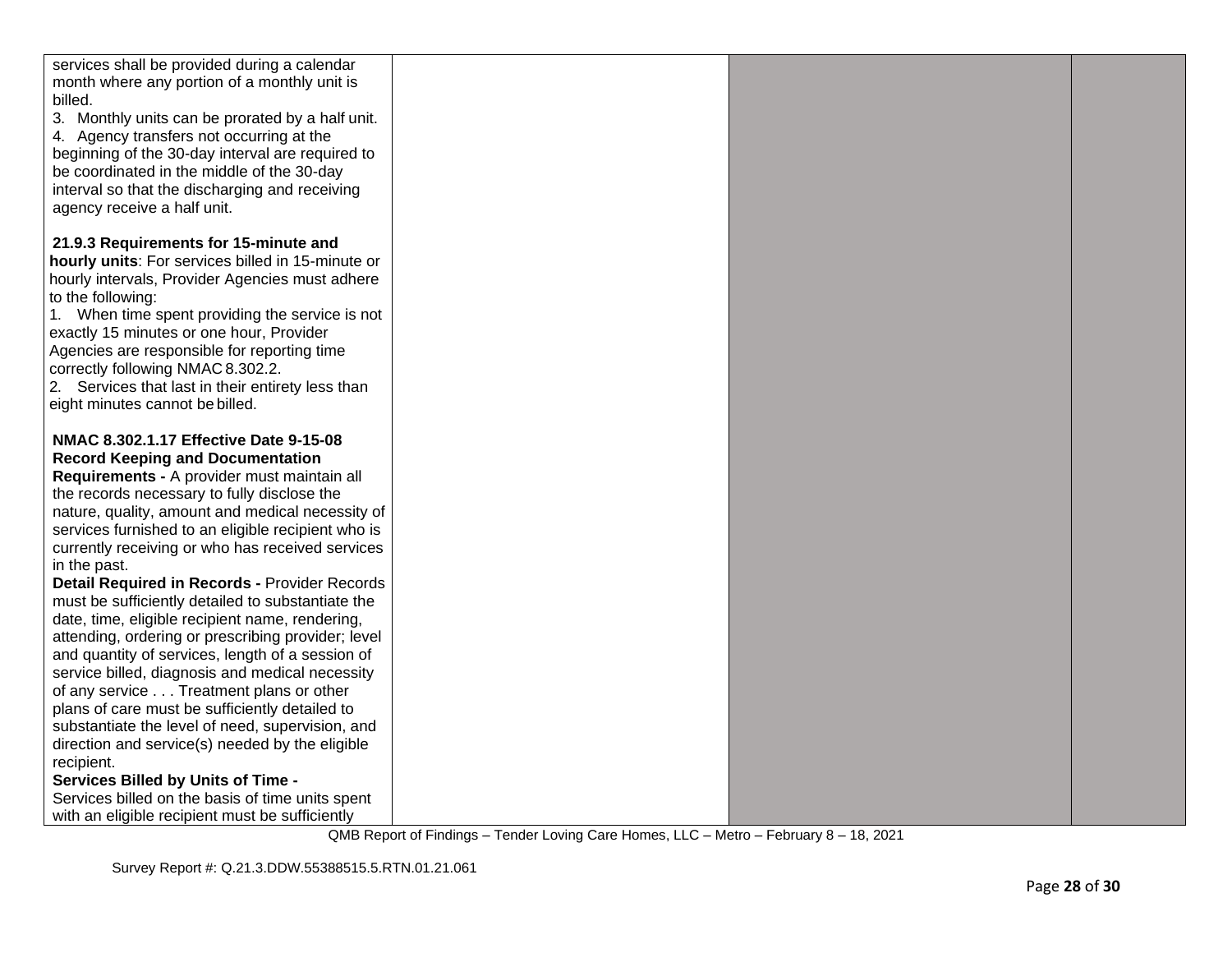| detailed to document the actual time spent with      |  |  |
|------------------------------------------------------|--|--|
| the eligible recipient and the services provided     |  |  |
| during that time unit.                               |  |  |
| Records Retention - A provider who receives          |  |  |
| payment for treatment, services or goods must        |  |  |
| retain all medical and business records relating     |  |  |
| to any of the following for a period of at least six |  |  |
| years from the payment date:                         |  |  |
| (1) treatment or care of any eligible recipient      |  |  |
| (2) services or goods provided to any eligible       |  |  |
| recipient                                            |  |  |
| (3) amounts paid by MAD on behalf of any             |  |  |
| eligible recipient; and                              |  |  |
| (4) any records required by MAD for the              |  |  |
| administration of Medicaid.                          |  |  |
|                                                      |  |  |
|                                                      |  |  |
|                                                      |  |  |
|                                                      |  |  |
|                                                      |  |  |
|                                                      |  |  |
|                                                      |  |  |
|                                                      |  |  |
|                                                      |  |  |
|                                                      |  |  |
|                                                      |  |  |
|                                                      |  |  |
|                                                      |  |  |
|                                                      |  |  |
|                                                      |  |  |
|                                                      |  |  |
|                                                      |  |  |
|                                                      |  |  |